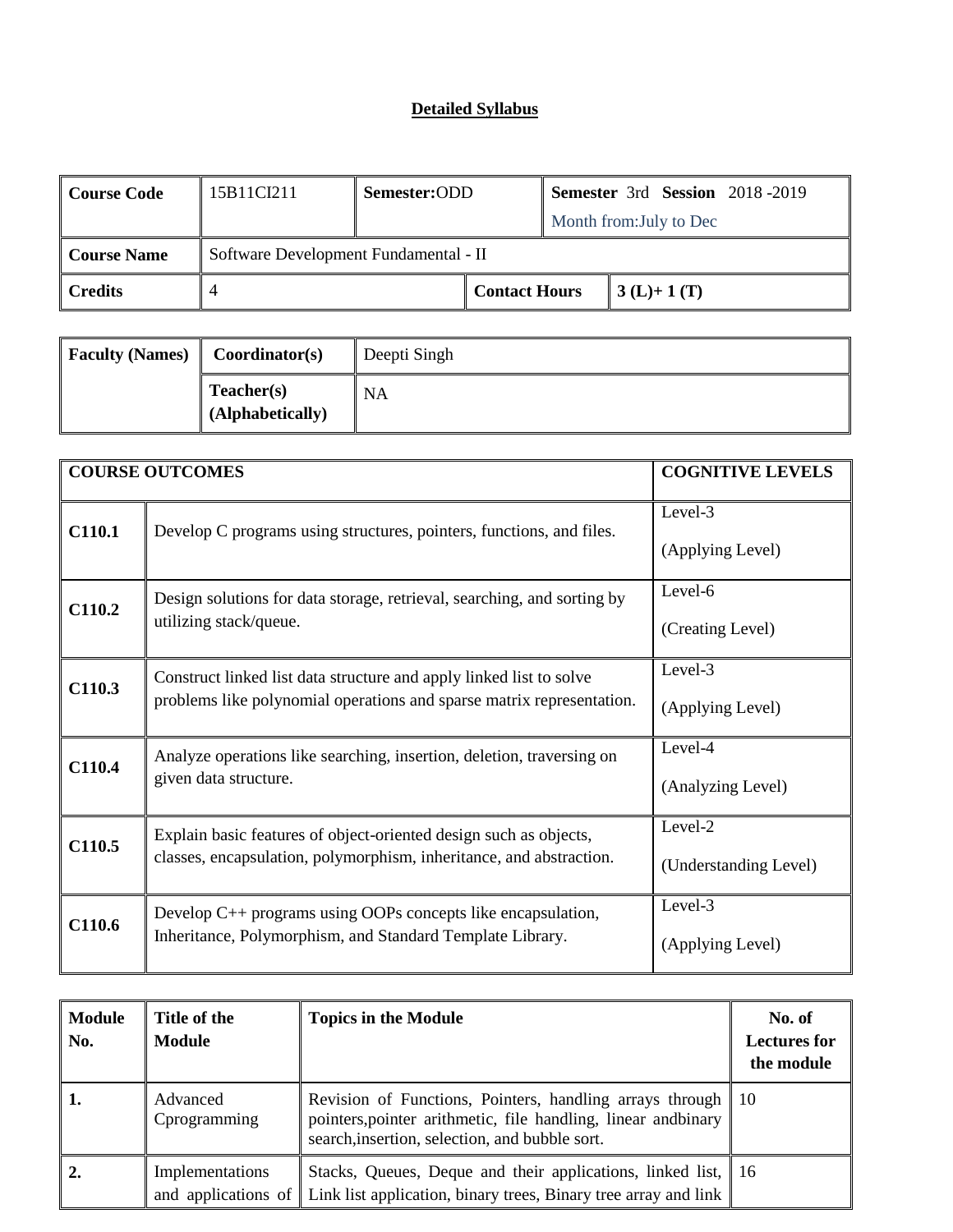|                            | elementary<br>structures.             | data   list basedstorage, sparse matrix                                                                                                                                                                                                                      |     |
|----------------------------|---------------------------------------|--------------------------------------------------------------------------------------------------------------------------------------------------------------------------------------------------------------------------------------------------------------|-----|
| 3.                         | <b>Object Oriented</b><br>Programming | Concepts of Object-Orientation in C++, constructs, objects,<br>methods,<br>function<br>classes,<br>constructors,<br>and<br>operatoroverloading, inheritance,<br>polymorphism,<br>Introduction to SDLC, Testing fundamentals and test-case<br>generation, STL | -16 |
|                            |                                       | <b>Total number of Lectures</b>                                                                                                                                                                                                                              | 42  |
|                            |                                       |                                                                                                                                                                                                                                                              |     |
| <b>Evaluation Criteria</b> |                                       |                                                                                                                                                                                                                                                              |     |
| <b>Components</b>          |                                       | <b>Maximum Marks</b>                                                                                                                                                                                                                                         |     |
| T <sub>1</sub>             |                                       | 20                                                                                                                                                                                                                                                           |     |
| T <sub>2</sub>             |                                       | 20                                                                                                                                                                                                                                                           |     |
|                            | End Semester Examination              | 35                                                                                                                                                                                                                                                           |     |
| TA                         |                                       | 25 (Quiz (10) + Tutorial (5) + Attendance & ClassPerformance (10))                                                                                                                                                                                           |     |

|     | <b>Recommended Reading material:</b> Author(s), Title, Edition, Publisher, Year of Publication etc. (Text books,<br>Reference Books, Journals, Reports, Websites etc. in the IEEE format) |  |  |  |
|-----|-------------------------------------------------------------------------------------------------------------------------------------------------------------------------------------------|--|--|--|
| -1. | H. Cooper and H. Mullish, Jaico Publishing House. "Spirit of C", 4th Edition, Jaico Publishing<br>House, 2006                                                                             |  |  |  |
| 2.  | Herbert Schildt. "The Complete Reference C", 4th Edition, TMH, 2000                                                                                                                       |  |  |  |
| 3.  | Brian W. Kernighan and Dennis M. Ritchie, "The C Programming Language", 2nd Edition, Prentice-Hall<br>India, New Delhi, 2002                                                              |  |  |  |
| 4.  | Ellis Horowitz, Sartaj Sahni Fundamentals of Data Structures in C, 2008, Silicon press                                                                                                    |  |  |  |
| 5.  | E Balaguruswamy, Object Oriented Programming With C++, 4th Edition, TMH, 2008                                                                                                             |  |  |  |
| 6.  | Manuals provided by the department on \\fileserver2                                                                                                                                       |  |  |  |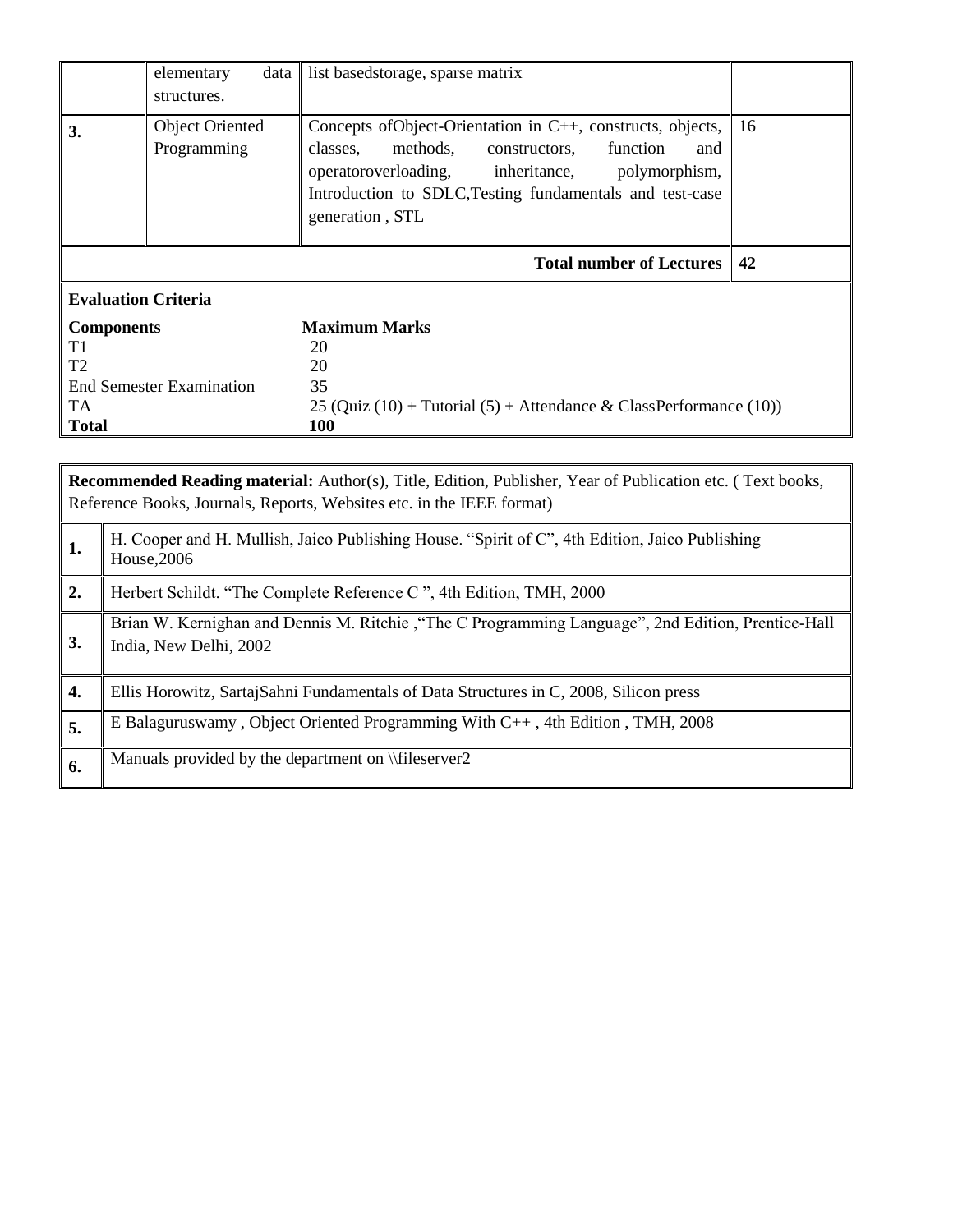## *Lecture-wise Breakup*

| <b>Course Code</b> | 15B11PH211 | <b>Semester: Even</b> |                      | <b>Semester: II Session</b> 2018 -2019 |
|--------------------|------------|-----------------------|----------------------|----------------------------------------|
|                    |            |                       |                      | Month from: January to June            |
| <b>Course Name</b> | PHYSICS-2  |                       |                      |                                        |
| <b>Credits</b>     |            |                       | <b>Contact Hours</b> |                                        |
|                    |            |                       |                      |                                        |

| <b>Faculty (Names)</b> | Coordinator(s)   | Manoj Kumar & Suneet Kumar Awasthi                                                                                          |  |
|------------------------|------------------|-----------------------------------------------------------------------------------------------------------------------------|--|
|                        | Teacher(s)       | Alok Pratap Singh Chauhan, Amit Verma, Anuj Kumar, Anuraj                                                                   |  |
|                        | (Alphabetically) | Panwar, Anshu Varshney, Bhubesh Chander Joshi, Dinesh Tripathi,<br>Himanshu Pandey, Manoj Tripathi, Prashant Chauhan, R. K. |  |
|                        |                  | Dwivedi, S. C. Katyal, Vikas Malik                                                                                          |  |

|                    | <b>COURSE OUTCOMES</b>                                                                                                               | <b>COGNITIVE LEVELS</b> |
|--------------------|--------------------------------------------------------------------------------------------------------------------------------------|-------------------------|
| C102.1             | Recall the basic concepts relating to electromagnetic theory, statistical<br>physics, lasers, fiber optics and solid state physics.  | Remembering $(C1)$      |
| C <sub>102.2</sub> | Illustrate the various physical phenomena with interpretation based on<br>the mathematical expressions involved.                     | Understanding $(C2)$    |
| C102.3             | Apply the basic principles in solving variety of problems related to<br>lasers, electromagnet theory, fiber and solid state physics. | Applying $(C3)$         |
| C102.4             | Analyze and examine the solution of the problems using physical and<br>mathematical concepts involved in the course.                 | Analyzing (C4)          |

| <b>Module</b><br>No.            | Title of the<br><b>Module</b>              | <b>Topics in the Module</b>                                                                                                                                                                                                                                                                                                                                                                                                                                                                                                                                                                                                               | No. of<br><b>Lectures for</b><br>the module |  |
|---------------------------------|--------------------------------------------|-------------------------------------------------------------------------------------------------------------------------------------------------------------------------------------------------------------------------------------------------------------------------------------------------------------------------------------------------------------------------------------------------------------------------------------------------------------------------------------------------------------------------------------------------------------------------------------------------------------------------------------------|---------------------------------------------|--|
| 1.                              | Electromagnetism<br>and Optical Fiber      | Coulomb's law, Gauss law and its applications, Treatment<br>of electrostatic problems by solution of Laplace and<br>Poisson's equations, Biot-Savart law, Ampere's law,<br>Maxwell's equations in free space and dielectric media.<br>Electromagnetic waves, Derivations of expressions for<br>energy density and energy flux (Poynting vector) in an<br>electromagnetic field, Radiation pressure. Propagation of<br>EM waves through boundary-Reflection, Refraction,<br>Absorption and Total Internal Reflection. Light propagation<br>in fibers and Graded Index fibers, Numerical Aperture and<br>Attenuation, Single and Multimode. | 17                                          |  |
| 2.                              | Statistical<br>Distributions and<br>Lasers | Maxwell-Boltzmann, Bose-Einstein<br>Fermi-Dirac<br>and<br>distributions and their applications. Principle and working<br>of laser, Einstein A and B coefficients, Ruby Laser.                                                                                                                                                                                                                                                                                                                                                                                                                                                             | 09                                          |  |
| 3.                              | <b>Solid State</b><br>Physics              | Basic ideas of bonding in solids, Crystal structure, Bragg's<br>law X-ray diffraction, Band theory of solids, Distinction<br>between metals, semiconductors and insulators. Electronic<br>conduction in metals, Intrinsic and extrinsic (n and p-type)<br>semiconductors and their electrical conductivity. p-n<br>junction and Hall effect in semiconductors.                                                                                                                                                                                                                                                                            | 14                                          |  |
|                                 |                                            | <b>Total number of Lectures</b>                                                                                                                                                                                                                                                                                                                                                                                                                                                                                                                                                                                                           | 40                                          |  |
|                                 | <b>Evaluation Criteria</b>                 |                                                                                                                                                                                                                                                                                                                                                                                                                                                                                                                                                                                                                                           |                                             |  |
| <b>Components</b>               |                                            | <b>Maximum Marks</b>                                                                                                                                                                                                                                                                                                                                                                                                                                                                                                                                                                                                                      |                                             |  |
| T1<br>T <sub>2</sub>            |                                            | 20<br>20                                                                                                                                                                                                                                                                                                                                                                                                                                                                                                                                                                                                                                  |                                             |  |
| <b>End Semester Examination</b> |                                            | 35                                                                                                                                                                                                                                                                                                                                                                                                                                                                                                                                                                                                                                        |                                             |  |
| <b>TA</b>                       |                                            | 25 [2 Quiz (10 M), Attendance (10 M) and Cass performance (5 M)]                                                                                                                                                                                                                                                                                                                                                                                                                                                                                                                                                                          |                                             |  |
| <b>Total</b>                    |                                            | 100                                                                                                                                                                                                                                                                                                                                                                                                                                                                                                                                                                                                                                       |                                             |  |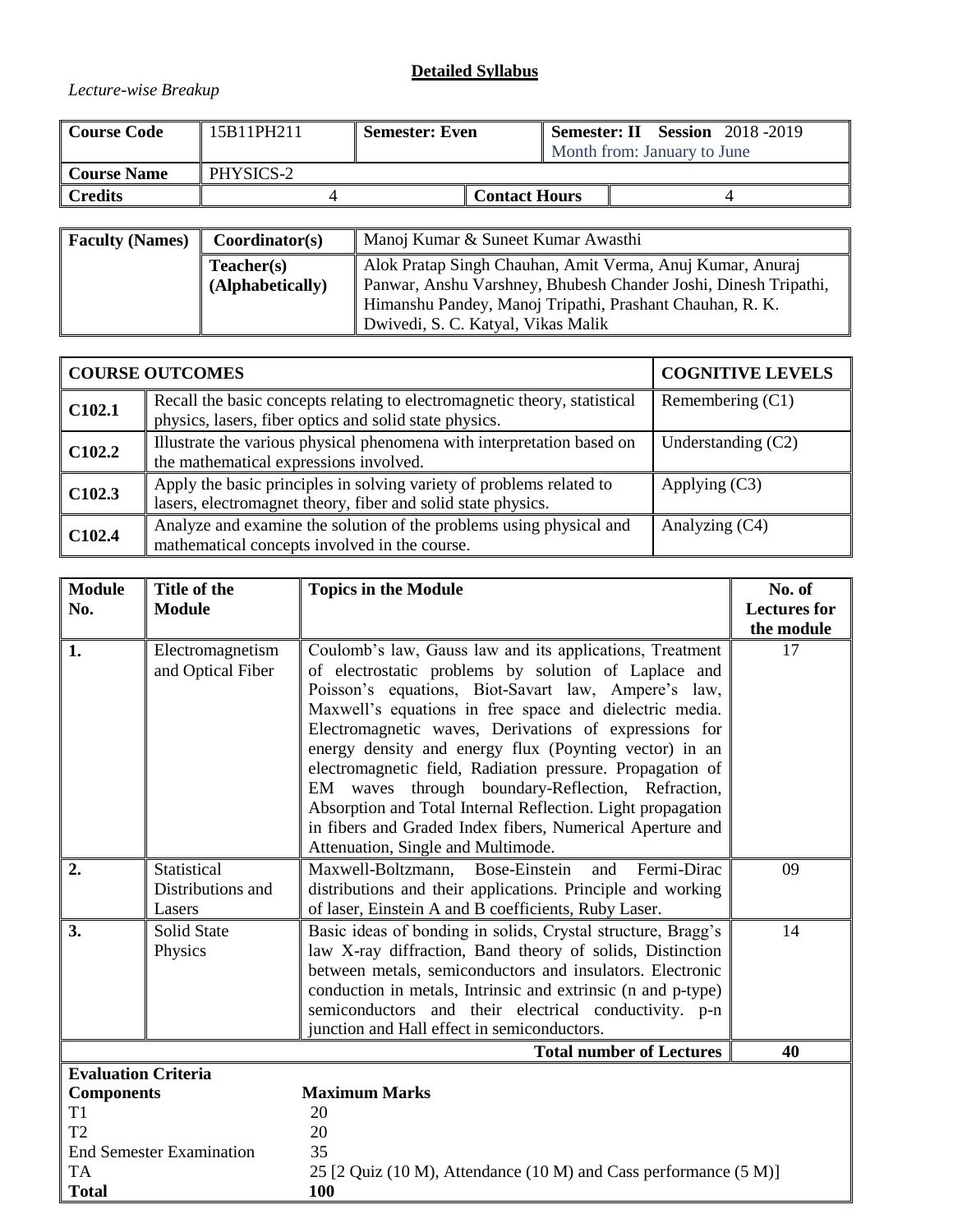|               | Recommended Reading material: Author(s), Title, Edition, Publisher, Year of Publication etc. (Text books, |  |  |  |  |
|---------------|-----------------------------------------------------------------------------------------------------------|--|--|--|--|
|               | Reference Books, Journals, Reports, Websites etc. in the IEEE format)                                     |  |  |  |  |
|               | D. J. Griffiths, Introduction to electrodynamics, Pearson India.                                          |  |  |  |  |
| <sup>2.</sup> | G. Keiser, Optical Fiber Communications, Tata Mc Graw Hill Education.                                     |  |  |  |  |
| 3.            | A. Beiser, Concepts of Modern Physics, Mc Graw Hill International.                                        |  |  |  |  |
| 4.            | S. O. Pillai, Solid State physics, New Age International (P) Limited.                                     |  |  |  |  |
|               | B. G. Streetman & S. Banerjee, Solid State Electronic Devices, Prentice-Hall India.                       |  |  |  |  |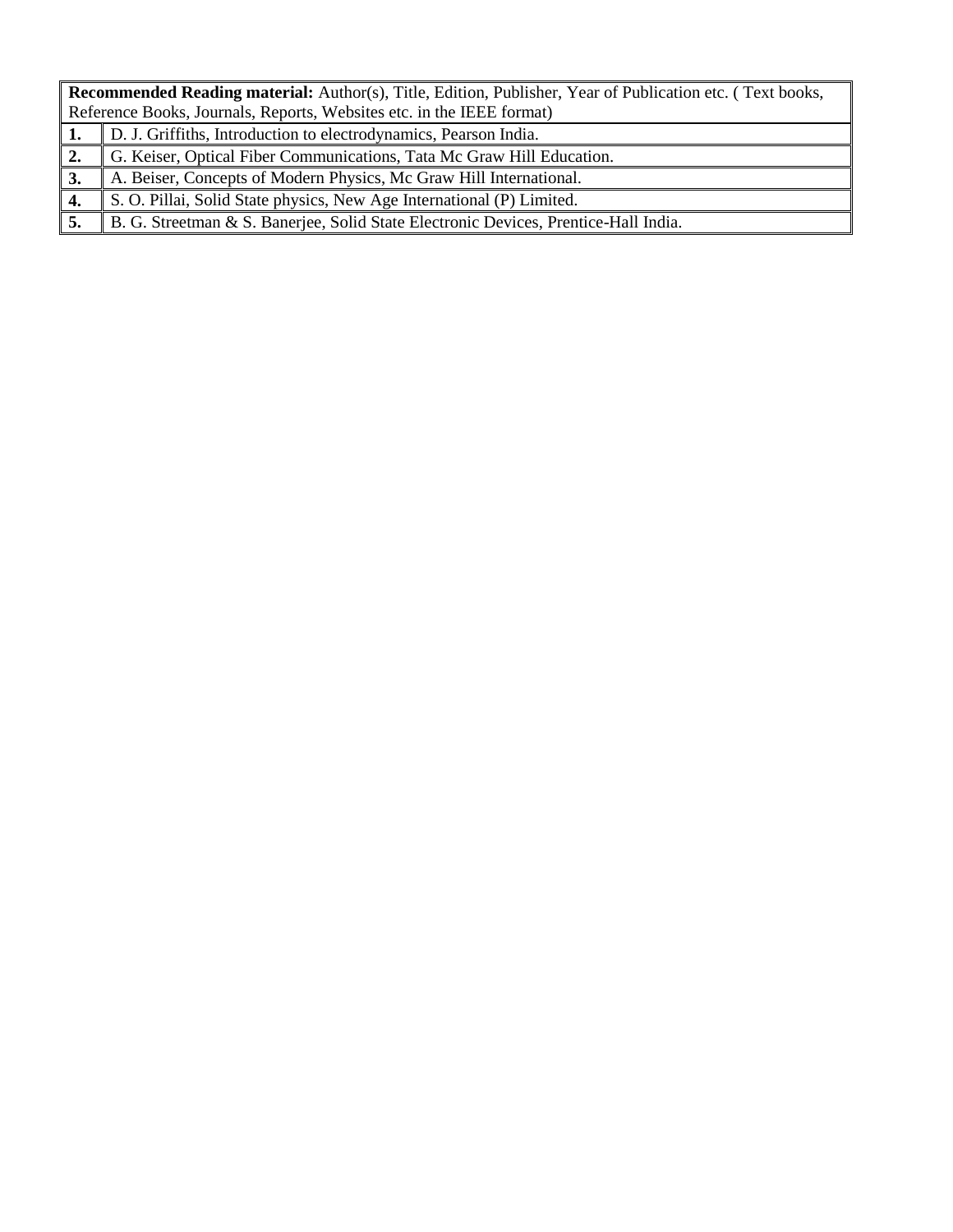# **Lecture-wise Breakup**

| <b>Course Code</b>     |                                                                                                 | 15B11MA211                                |                                                            | <b>Semester Even</b><br>Semester II Session 2018-2019                                         |                         |                                   |  |
|------------------------|-------------------------------------------------------------------------------------------------|-------------------------------------------|------------------------------------------------------------|-----------------------------------------------------------------------------------------------|-------------------------|-----------------------------------|--|
|                        |                                                                                                 |                                           |                                                            | Month from Jan 2019- June 2019                                                                |                         |                                   |  |
| <b>Course Name</b>     |                                                                                                 | Mathematics 2                             |                                                            |                                                                                               |                         |                                   |  |
| <b>Credits</b>         |                                                                                                 | $\overline{4}$                            |                                                            | <b>Contact Hours</b>                                                                          | $3-1-0$                 |                                   |  |
| <b>Faculty</b>         |                                                                                                 | Coordinator(s)                            |                                                            | Dr. Lokendra Kumar & Dr. Amita Bhagat                                                         |                         |                                   |  |
| (Names)<br>Teacher(s)  |                                                                                                 |                                           | Dr. Anuj Bhardwaj, Prof. B.P. Chamola, Dr. D. C. S. Bisht, |                                                                                               |                         |                                   |  |
| (Alphabetically)       |                                                                                                 |                                           | Dr. Neha Ahlawat, Dr. Neha Singhal, Dr. Pato Kumari, Dr.   |                                                                                               |                         |                                   |  |
|                        |                                                                                                 |                                           |                                                            | Priyanka Sangal, Prof. R.C. Mittal, Prof. Sanjeev Sharma, Dr.                                 |                         |                                   |  |
|                        |                                                                                                 |                                           |                                                            | Sheetal Deshwal, Dr. Yogesh Gupta                                                             |                         |                                   |  |
| <b>COURSE OUTCOMES</b> |                                                                                                 |                                           |                                                            |                                                                                               |                         | <b>COGNITIVE</b><br><b>LEVELS</b> |  |
|                        |                                                                                                 |                                           |                                                            | After pursuing the above mentioned course, the students will be able to:                      |                         |                                   |  |
| C106.1                 |                                                                                                 |                                           |                                                            | apply different methods for solving ordinary differential equations of                        |                         | Applying Level                    |  |
|                        |                                                                                                 | second order.                             |                                                            |                                                                                               |                         | (C3)                              |  |
| C106.2                 |                                                                                                 |                                           |                                                            | explain different tests/methods of convergence for infinite series.                           |                         | Understanding                     |  |
|                        |                                                                                                 |                                           |                                                            | find the series solution of differential equations and use it to                              |                         | Level $(C2)$<br>Applying Level    |  |
| C106.3                 |                                                                                                 |                                           |                                                            | construct Legendre's polynomials and Bessel's functions.                                      |                         | (C3)                              |  |
|                        |                                                                                                 |                                           |                                                            |                                                                                               |                         | Applying Level                    |  |
| C106.4                 | classify the partial differential equations and apply Fourier series to<br>find their solution. |                                           |                                                            |                                                                                               | (C3)                    |                                   |  |
| C106.5                 |                                                                                                 |                                           |                                                            | explain Taylor's & Laurent's series expansion, singularities, residues                        |                         | Understanding                     |  |
|                        | and transformations.                                                                            |                                           |                                                            |                                                                                               | Level $(C2)$            |                                   |  |
| C106.6                 |                                                                                                 |                                           |                                                            | apply the concept of complex variables to solve the problems of                               |                         | Applying Level                    |  |
|                        |                                                                                                 | complex differentiation and integrations. |                                                            |                                                                                               | (C3)                    |                                   |  |
| <b>Module</b>          |                                                                                                 | Title of the                              |                                                            | <b>Topics in the Module</b>                                                                   |                         | No. of                            |  |
| No.                    | <b>Module</b>                                                                                   |                                           |                                                            |                                                                                               |                         | <b>Lectures</b> for               |  |
|                        |                                                                                                 | Second Order                              |                                                            |                                                                                               |                         | the module                        |  |
| 1.                     | Linear                                                                                          |                                           |                                                            | Linear Differential Equations of Second Order<br>with constant coefficients and with variable |                         | 5                                 |  |
|                        |                                                                                                 | Differential                              |                                                            | coefficients, Change of Variable, Variation of                                                |                         |                                   |  |
|                        |                                                                                                 | Equations                                 | Parameters.                                                |                                                                                               |                         |                                   |  |
| 2.                     |                                                                                                 | Convergence of                            |                                                            | Convergence of series, Tests of convergence,                                                  |                         | $\overline{7}$                    |  |
|                        |                                                                                                 | Series and                                |                                                            | Alternating Series, Absolute & Conditional                                                    |                         |                                   |  |
|                        |                                                                                                 | <b>Fourier Series</b>                     |                                                            | Convergence, Uniform Convergence.                                                             | Fourier                 |                                   |  |
|                        |                                                                                                 |                                           | Series.                                                    |                                                                                               |                         |                                   |  |
| 3.                     |                                                                                                 | Series Solution                           |                                                            | Series Solutions, Bessel Function, Recurrence                                                 |                         | 7                                 |  |
|                        |                                                                                                 | and Special                               |                                                            | Relations and Orthogonality. Legendre functions,                                              |                         |                                   |  |
|                        |                                                                                                 | Functions                                 |                                                            | Recurrence relations and Orthogonality.                                                       |                         |                                   |  |
| 4.                     | Partial                                                                                         |                                           |                                                            | Classification and Solution of PDE, Equation of                                               |                         | 5                                 |  |
|                        |                                                                                                 | Differential<br>Equations                 |                                                            | vibrating string, Solution of one dimensional wave<br>& heat equations.                       |                         |                                   |  |
| 5.                     |                                                                                                 |                                           | Limit,                                                     | Continuity<br>and                                                                             | Differentiability<br>of | 3                                 |  |
|                        | Complex                                                                                         | Variables                                 | Functions                                                  | Complex<br>of                                                                                 | Variables,<br>Analytic  |                                   |  |
|                        |                                                                                                 |                                           |                                                            | Functions, Cauchy's Riemann Equations.                                                        |                         |                                   |  |
| 6.                     | Complex                                                                                         |                                           |                                                            | Cauchy Integral Theorem,                                                                      | Cauchy<br>Integral      | $\overline{4}$                    |  |
|                        |                                                                                                 |                                           |                                                            |                                                                                               |                         |                                   |  |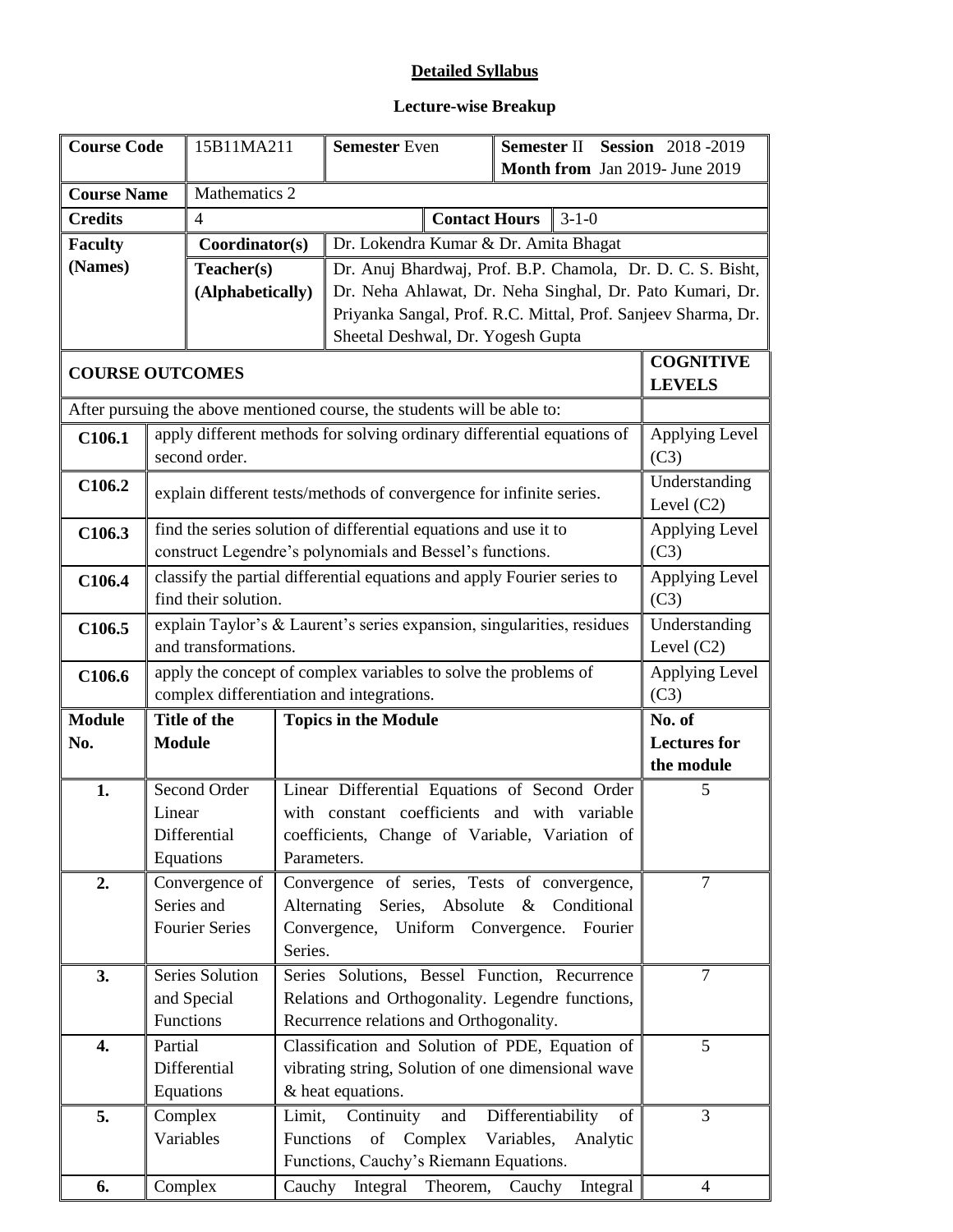|                |                                                                                          | Integration                          | Formula and Applications.                                                                      |                |  |
|----------------|------------------------------------------------------------------------------------------|--------------------------------------|------------------------------------------------------------------------------------------------|----------------|--|
|                | 7.                                                                                       | <b>Series</b>                        | Taylor and Laurent Series Expansion, Poles and                                                 | $\overline{4}$ |  |
|                |                                                                                          | Expansion                            | Singularities.                                                                                 |                |  |
|                | 8.                                                                                       | Contour                              | Residues, Cauchy's residue theorem and its                                                     | 5              |  |
|                |                                                                                          | Integration                          | applications.                                                                                  |                |  |
|                | 9.                                                                                       | Conformal                            | <b>Bilinear transformation</b>                                                                 | $\overline{2}$ |  |
|                |                                                                                          | Mapping                              |                                                                                                |                |  |
|                |                                                                                          | <b>Total number of Lectures</b>      |                                                                                                | 42             |  |
|                |                                                                                          | <b>Evaluation Criteria</b>           |                                                                                                |                |  |
|                | <b>Components</b>                                                                        |                                      | <b>Maximum Marks</b>                                                                           |                |  |
| T1             |                                                                                          |                                      | 20                                                                                             |                |  |
| T <sub>2</sub> |                                                                                          |                                      | 20                                                                                             |                |  |
|                |                                                                                          | <b>End Semester Examination</b>      | 35                                                                                             |                |  |
| <b>TA</b>      |                                                                                          |                                      | 25 (Quiz, Assignments, Tutorials)                                                              |                |  |
| <b>Total</b>   |                                                                                          |                                      | 100                                                                                            |                |  |
|                |                                                                                          | <b>Recommended Reading material:</b> |                                                                                                |                |  |
| 1.             |                                                                                          |                                      | Jain, R. K. & Iyenger, S. R. K., Advanced Engineering Mathematics, 3 <sup>rd</sup> Ed., Narosa |                |  |
|                |                                                                                          | Publishing House, New Delhi, 2008.   |                                                                                                |                |  |
| 2.             |                                                                                          |                                      | Brown, J.W. & Churchill, R.V., Complex Variables and Applications, 6th Ed., McGrawHill,        |                |  |
|                | 1996.                                                                                    |                                      |                                                                                                |                |  |
| 3.             | Prasad, C., (a) Mathematics for Engineers (b) Advanced Mathematics for Engineers, Prasad |                                      |                                                                                                |                |  |
|                | Mudranalaya, 1982.                                                                       |                                      |                                                                                                |                |  |
| 4.             | Kreysizg, E., Advanced Engineering Mathematics, 9th Edition, John Wieley & Sons, Inc.,   |                                      |                                                                                                |                |  |
|                | 2011                                                                                     |                                      |                                                                                                |                |  |
| 5.             |                                                                                          |                                      | Simmons, G. F., Differential Equations with Applications and Historical Notes, 2nd Ed.         |                |  |
|                |                                                                                          | McGraw Hill, 1991.                   |                                                                                                |                |  |
| 6.             |                                                                                          |                                      | Spiegel, M.R., Complex Variables, Schaum's outline series, MacGraw-Hill, 2009.                 |                |  |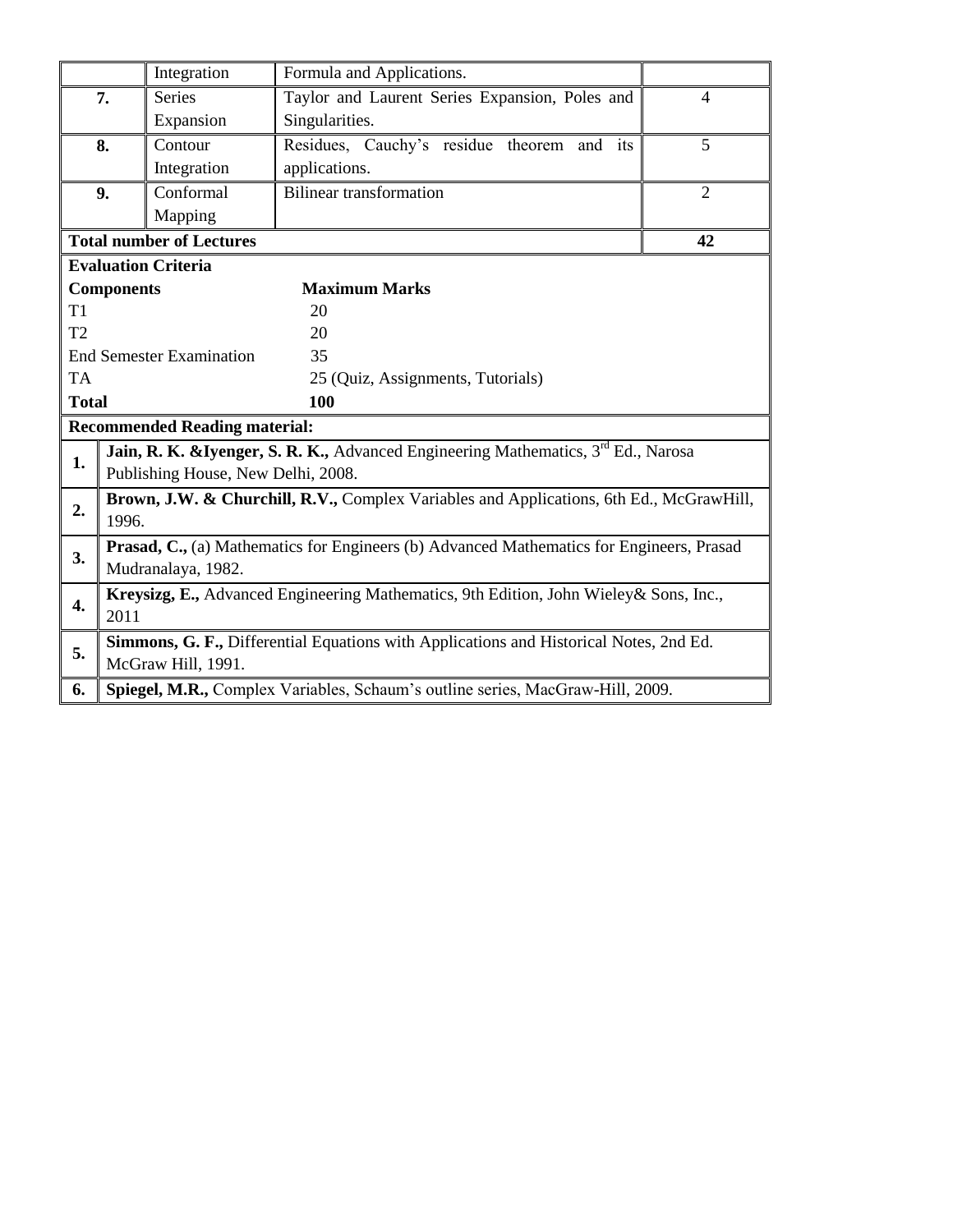#### **Detailed Syllabus Lecture-wise Breakup**

| <b>Course Code</b> | 15B11EC111                   | Semester - Even |                      | <b>Semester II Session 2018 -2019</b><br><b>Month from Jan to June</b> |  |  |
|--------------------|------------------------------|-----------------|----------------------|------------------------------------------------------------------------|--|--|
| <b>Course Name</b> | <b>Electrical Science -1</b> |                 |                      |                                                                        |  |  |
| <b>Credits</b>     |                              |                 | <b>Contact Hours</b> |                                                                        |  |  |

| <b>Faculty (Names)</b> | Coordinator(s)                 | Ms Monika (JIIT $-62$ ), Dr Ashish Gupta (JIIT $-128$ )                                                                                                                                                                            |
|------------------------|--------------------------------|------------------------------------------------------------------------------------------------------------------------------------------------------------------------------------------------------------------------------------|
|                        | Teacher(s)<br>(Alphabetically) | Dr Ankit Garg, Mr Atul Kumar Srivastava, Mr Gopal Rawat, Dr<br>Kaushal Nigam, Dr Neetu Joshi, Dr Rachna Singh, Dr Reema<br>Budhiraja, Mr Ritesh Sharma, Dr Sajaivir Singh, Dr Shruti Kalra, Dr<br>Vijay Khare, Dr Vimal Kr. Mishra |

|                    | <b>COURSE OUTCOMES</b>                                                                                                                                       | <b>COGNITIVE LEVELS</b>  |
|--------------------|--------------------------------------------------------------------------------------------------------------------------------------------------------------|--------------------------|
| <b>CI113.1</b>     | Recall the concepts of voltage, current, power and energy for different<br>circuit elements.                                                                 | Remembering<br>(Level I) |
| C113.2             | Apply the Kirchhoff laws to identify the node voltages and branch<br>currents, apply different network theorems in the complex networks.                     | Applying<br>(Level III)  |
| C113.3             | Demonstrate the physical model for given Sinusoidal AC signal and<br>construct the phasor diagrams.                                                          | Applying<br>(Level III)  |
| C <sub>113.4</sub> | Explain V-I characteristics of Diodes and Illustrate the construction<br>and operation of Bipolar Junction Transistor (BJT) for different<br>configurations. | Analyzing<br>(Level IV)  |

| <b>Module</b><br>No. | Title of the<br>Module                     | <b>Topics in the Module</b>                                                                                                                                                                                                                                                                                                            | No. of<br><b>Lectures for</b><br>the module |
|----------------------|--------------------------------------------|----------------------------------------------------------------------------------------------------------------------------------------------------------------------------------------------------------------------------------------------------------------------------------------------------------------------------------------|---------------------------------------------|
| 1.                   | <b>Basic Concepts</b>                      | Voltage, Current, Power and Energy analysis for Circuit<br>elements (R, L, C), Independent and Dependent Sources,<br>Kirchhoff's Laws, Voltage Divider rule, Current Divider<br>rule, Star-Delta Transformation, Source transformation,                                                                                                | 6                                           |
| $\overline{2}$ .     | DC Circuit<br>Analysis                     | Mesh and Supermesh Analysis, Nodal and super nodal<br>Analysis,                                                                                                                                                                                                                                                                        | 4                                           |
| 3.                   | Network Theorems                           | Superposition Theorem, Thevenin's Theorem, Norton's<br>Theorem, Maximum Power Transfer Theorem                                                                                                                                                                                                                                         | 6                                           |
| 4.                   | Sinusoidal Steady<br><b>State Analysis</b> | Physical Model for a Sinusoid, Average Value, Effective<br>Value, Phasor presentation, Addition of Phasor using<br>Complex Numbers, Concepts of impedance and admittance.<br>Network Analysis and Theorems: Mesh and Nodal analysis,<br>Superposition Theorem, Thevenin's Theorem, Norton's<br>Theorem, Maximum Power Transfer Theorem | 8                                           |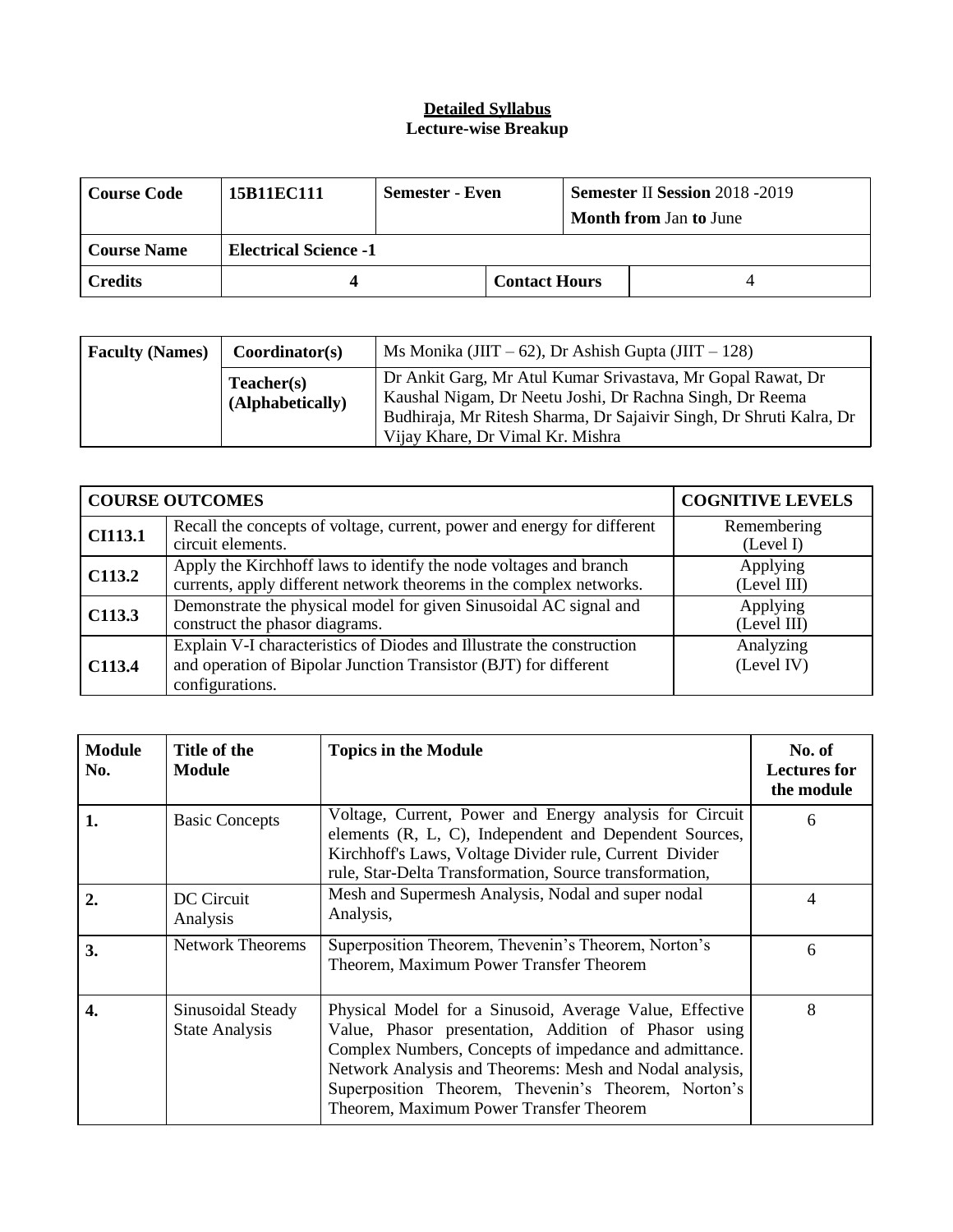| $\mathbf{b}$ | Diodes $\&$<br>Applications  | PN Junction, Biasing the PN Junction, Current–Voltage<br>Characteristics of a PN Junction, PN Junction Diodes, Half<br>Wave Rectifier & Full Wave Rectifier, Clipper & Clamping<br>Circuits, Zener Diodes and applications, Line and load<br>regulations | 8 |
|--------------|------------------------------|----------------------------------------------------------------------------------------------------------------------------------------------------------------------------------------------------------------------------------------------------------|---|
| n.           | <b>Bipolar</b><br>Transistor | Junction Transistor Construction and Basic Transistor Operation,<br>Transistor Characteristics (CE, CB, CC), Transistor Biasing                                                                                                                          |   |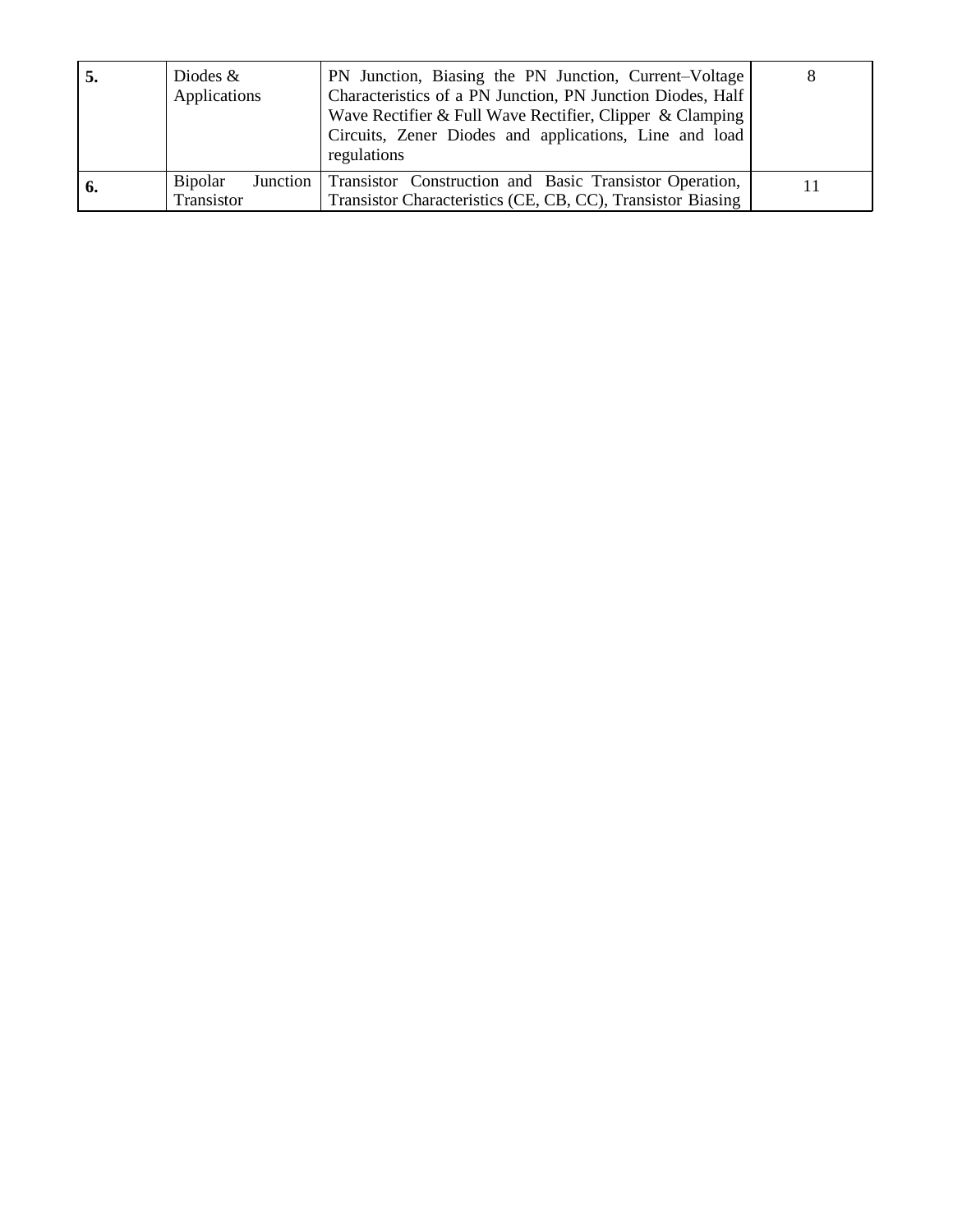|                                 | Small Signal BJT Amplifier (using h-<br>Stability,<br>& |    |
|---------------------------------|---------------------------------------------------------|----|
|                                 | parameter model)                                        |    |
|                                 | <b>Total number of Lectures</b>                         | 43 |
| <b>Evaluation Criteria</b>      |                                                         |    |
| <b>Components</b>               | <b>Maximum Marks</b>                                    |    |
| T1                              | 20                                                      |    |
| T <sub>2</sub>                  | 20                                                      |    |
| <b>End Semester Examination</b> | 35                                                      |    |
| TA                              | 25 (Assignment = 12, Quiz = 5, Attendance = $8$ )       |    |
| <b>Total</b>                    | 100                                                     |    |

|    | <b>Recommended Reading material:</b> Author(s), Title, Edition, Publisher, Year of Publication etc. (Text books,<br>Reference Books, Journals, Reports, Websites etc. in the IEEE format) |  |  |  |  |
|----|-------------------------------------------------------------------------------------------------------------------------------------------------------------------------------------------|--|--|--|--|
|    | R.C. Dorf and James A. Svoboda, "Introduction to Electric Circuits", sixth edition, John Wiley & Sons.                                                                                    |  |  |  |  |
| 2. | Robert L. Boylestad, Louis Nashelsky, "Electronic Devices and Circuit Theory", 7th Edition, Prentice<br>Hall of India.                                                                    |  |  |  |  |
|    |                                                                                                                                                                                           |  |  |  |  |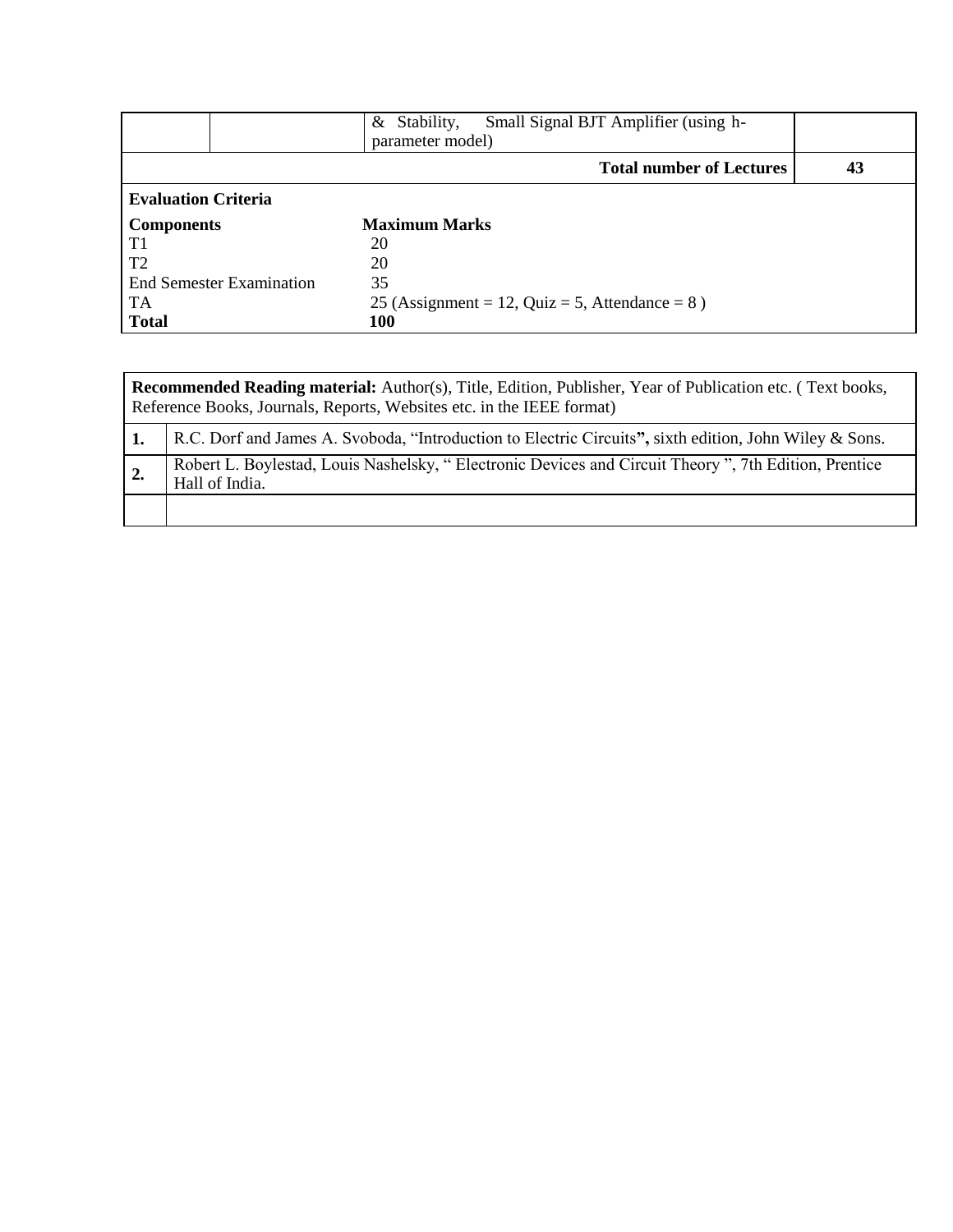#### *Lab-wise Breakup*

| Course Code                                               | 15B17CI271 | <b>Semester: Even</b> |                      |  |                         | Semester $2nd$ Session 2018 -2019 |
|-----------------------------------------------------------|------------|-----------------------|----------------------|--|-------------------------|-----------------------------------|
|                                                           |            |                       |                      |  | Month from Jan-May 2019 |                                   |
| Software Development Fundamental - 2 LAB<br>  Course Name |            |                       |                      |  |                         |                                   |
| $\ $ Credits                                              |            |                       | <b>Contact Hours</b> |  |                         |                                   |

| <b>Faculty (Names)</b> | Coordinator(s)                 | Sakshi Agarwal, Somya Jain                                                                                                                                                                                        |
|------------------------|--------------------------------|-------------------------------------------------------------------------------------------------------------------------------------------------------------------------------------------------------------------|
|                        | Teacher(s)<br>(Alphabetically) | Aditi Sharma, Aparajita Nanda, Arpita Jadhav, Dhanalekshmi G.,<br>K. Rajalakshmi, Parul Agarwal, Pawan Upadhyay, Prantik Biswas,  <br>Purtee Kohli, Sakshi Agarwal, Sarishty Gupta, Shardha Porwal,<br>Somya Jain |

|         | <b>COURSE OUTCOMES</b>                                                                                                                                        | <b>COGNITIVE LEVELS</b> |
|---------|---------------------------------------------------------------------------------------------------------------------------------------------------------------|-------------------------|
| CI173.1 | Make use of structures, pointers, functions, and files to build basic C<br>programs.                                                                          | Apply (level 3)         |
| C173.2  | Construct stack/queue based solutions for data storage, retrieval,<br>searching, and sorting problems.                                                        | Apply (level 3)         |
| C173.3  | Apply linked list data structure to solve problems like polynomial<br>operations and sparse matrix representation.                                            | Apply (level 3)         |
| C173.4  | Build operations like searching, insertion, deletion, traversing on<br>binary tree data structure.                                                            | Apply (level 3)         |
| C173.5  | Demonstrate fundamental concepts of object-oriented programming<br>i.e. objects, classes, encapsulation, polymorphism, inheritance, and<br>abstraction.       | Understand (level 2)    |
| C173.6  | Apply object-oriented programming features like encapsulation,<br>Inheritance, Polymorphism, and Standard Template Library to<br>construct $C_{++}$ programs. | Apply (level 3)         |

| Module<br>  No. | Title of the Module | <b>List of Experiments</b> | oρ |
|-----------------|---------------------|----------------------------|----|
|-----------------|---------------------|----------------------------|----|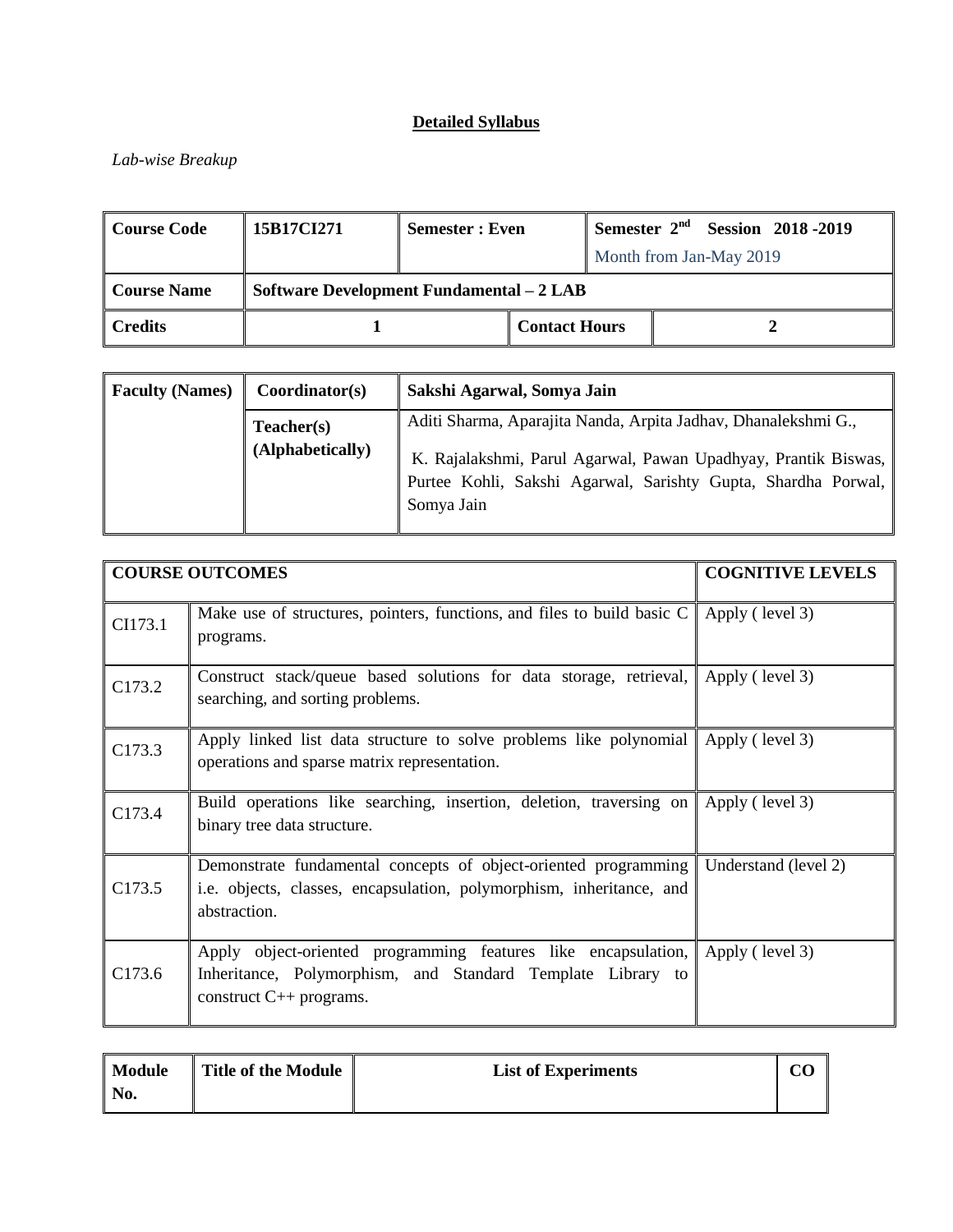| 1.                                                                                                        | <b>Structures</b>                                      | Write C programs to store heterogeneous data and perform<br>basic queries over it.                                                                                                          | CO1             |
|-----------------------------------------------------------------------------------------------------------|--------------------------------------------------------|---------------------------------------------------------------------------------------------------------------------------------------------------------------------------------------------|-----------------|
| 2.                                                                                                        | Pointers &<br>Functions                                | Write C programs using pointers and recursive functions<br>like palindrome, factorial, fibonacci series, number system<br>etc.                                                              | CO1             |
| 3.                                                                                                        | File Handling &<br><b>Dynamic Memory</b><br>Allocation | Write menu driven C programs to perform basic file<br>operations (create, read, write, update).                                                                                             | CO <sub>1</sub> |
| 4.                                                                                                        | Searching & Sorting                                    | Write C programs to perform searching (Linear and<br>binary) and sorting (Insertion, bubble, selection) on set of<br>n numbers, strings using runtime input or stored input from<br>a file. | CO <sub>2</sub> |
| 5.                                                                                                        | <b>Stacks</b>                                          | Write C programs using LIFO concept such as push an<br>element, pop an element, display status of the stack and<br>arithmetic expressions evaluation and representations.                   | CO <sub>2</sub> |
| 6.                                                                                                        | Queue                                                  | Write programs in C to perform operations on queues<br>using array implementation.                                                                                                          | CO <sub>2</sub> |
| 7.                                                                                                        | <b>Linked List</b>                                     | Write programs in C to perform basic operations (add,<br>delete, search etc.) via linked list representation.                                                                               | CO <sub>3</sub> |
| 8.                                                                                                        | <b>Binary Tree</b>                                     | Write programs in C to implement binary tree properties<br>(traversal, leaf node identification, height etc.) using array<br>and linked list representation.                                | CO <sub>4</sub> |
| 9.                                                                                                        | Introduction to C++<br>: Classes and<br>Objects        | Understand fundamental concepts of OOPs i.e. objects,<br>classes, constructor, destructor, friend function through<br>output based C++ programs.                                            | CO <sub>5</sub> |
| 10.                                                                                                       | Object oriented<br>programming<br>Concepts             | Write programs in $C++$ using OOPs concept like<br>encapsulation, Inheritance, Polymorphism and Abstraction.                                                                                | CO <sub>6</sub> |
| <b>Evaluation Criteria</b>                                                                                |                                                        |                                                                                                                                                                                             |                 |
| <b>Components</b><br>Lab Test -1<br>Lab Test -2<br><b>Lab Evaluations</b><br>Project<br><b>Attendance</b> |                                                        | <b>Maximum Marks</b><br>20<br>20<br>20<br>25<br>15                                                                                                                                          |                 |
| <b>Total</b>                                                                                              |                                                        | 100                                                                                                                                                                                         |                 |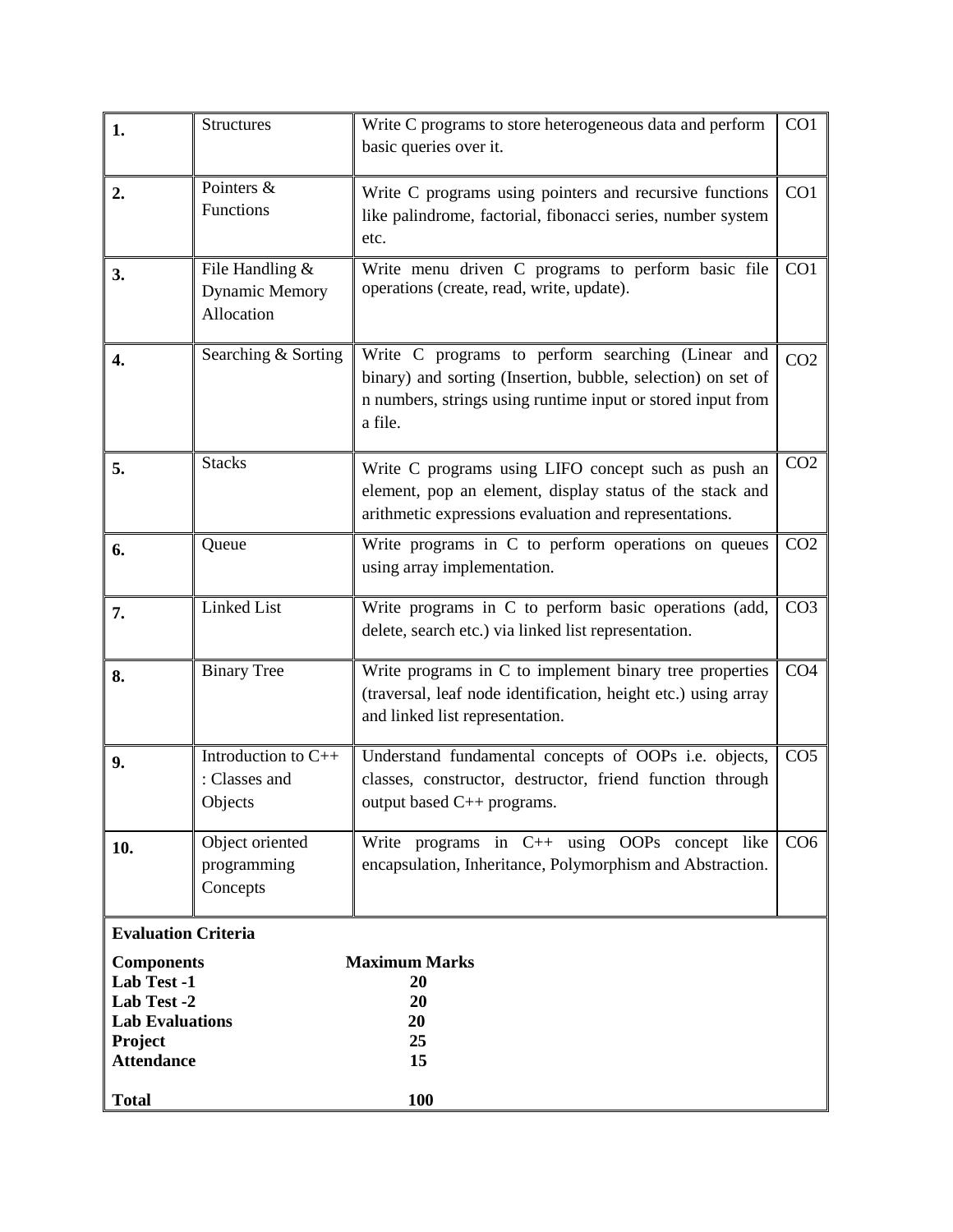|    | Recommended Reading material: Author(s), Title, Edition, Publisher, Year of Publication etc. (Text books,<br>Reference Books, Journals, Reports, Websites etc. in the IEEE format) |  |  |  |  |
|----|------------------------------------------------------------------------------------------------------------------------------------------------------------------------------------|--|--|--|--|
| 1. | H. Cooper and H. Mullish, Jaico Publishing House. "Spirit of C", 4th Edition, Jaico Publishing House,<br>2006                                                                      |  |  |  |  |
| 2. | Herbert Schildt. "The Complete Reference C", 4th Edition, TMH, 2000                                                                                                                |  |  |  |  |
| 3. | Brian W. Kernighan and Dennis M. Ritchie, "The C Programming Language", 2nd Edition, Prentice-Hall<br>India, New Delhi, 2002                                                       |  |  |  |  |
| 4. | Ellis Horowitz, Sartaj Sahni Fundamentals of Data Structures in C, 2008, Silicon press                                                                                             |  |  |  |  |
| 5. | E Balaguruswamy, Object Oriented Programming With C++, 4th Edition, TMH, 2008                                                                                                      |  |  |  |  |
| 6. | Manuals provided by the department on \\fileserver2                                                                                                                                |  |  |  |  |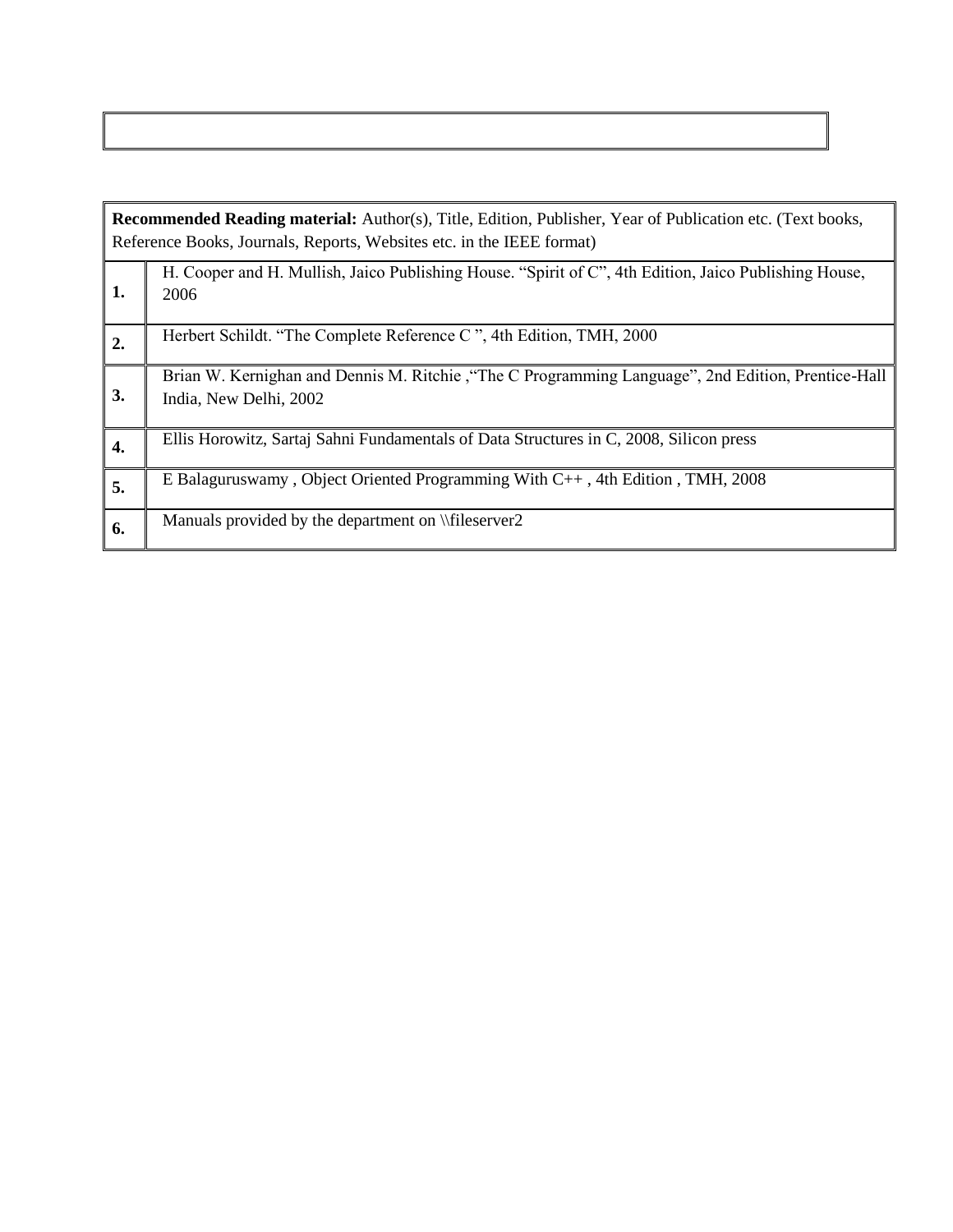## *Lab-wise Breakup*

| <b>Course Code</b>                             | 15B17EC171 | Semester           |  |                                  | Semester II, Session 2018-2019 |  |
|------------------------------------------------|------------|--------------------|--|----------------------------------|--------------------------------|--|
|                                                |            | (specify Odd/Even) |  | Month from <b>January to May</b> |                                |  |
| Electrical Science Lab-1<br><b>Course Name</b> |            |                    |  |                                  |                                |  |
| <b>Credits</b><br><b>Contact Hours</b>         |            |                    |  |                                  |                                |  |

| <b>Faculty (Names)</b> | Coordinator(s)                 | Ritesh Kr Sharma (sec-62), Vimal Kumar Mishra (sec-128)                                                                                                                                                                   |
|------------------------|--------------------------------|---------------------------------------------------------------------------------------------------------------------------------------------------------------------------------------------------------------------------|
|                        | Teacher(s)<br>(Alphabetically) | Jitendra Mohan, Ankit Garg, Ankur Bhardwaj, Atul Kumar<br>Srivastava, Jasmine Saini, Neetu Joshi, Ritesh Kumar Sharma,<br>Shamim Akhter Shradha Saxena, shruti kalra, Vikram Karwal, Vishal<br>Narain Saxena, Vijay Khare |

|                    | <b>COURSE OUTCOMES</b>                                                                                                                                                 | <b>COGNITIVE LEVELS</b>     |
|--------------------|------------------------------------------------------------------------------------------------------------------------------------------------------------------------|-----------------------------|
| CI176.1            | Show the working of different electronic apparatus and to identify the<br>electronic components.                                                                       | Remembering<br>(Level I)    |
| C176.2             | Demonstrate the electrical circuits using Kirchhoff's law                                                                                                              | Understanding<br>(Level II) |
| C <sub>176.3</sub> | To acquire the knowledge of network theorems for analysis of<br>electrical circuits                                                                                    | Applying<br>(Level III)     |
| C176.4             | Explain the characteristics of PN junction, Zener diode and analyze the<br>behavior of full/half wave rectifier, clippers, clampers and voltage<br>regulator circuits. | Analyzing<br>(Level IV)     |
| C <sub>176.5</sub> | Explain and analyze the input and output characteristics of BJT.                                                                                                       | Analyzing<br>(Level IV)     |

| <b>Module</b><br>No. | Title of the Module           | <b>List of Experiments</b>                                                                                                            |  |
|----------------------|-------------------------------|---------------------------------------------------------------------------------------------------------------------------------------|--|
|                      | Introduction<br>and<br>active | of Introduction to various components (Resistor, Capacitor, 11<br>passive   inductor, diode, Transistor and IC) and instruments (CRO, |  |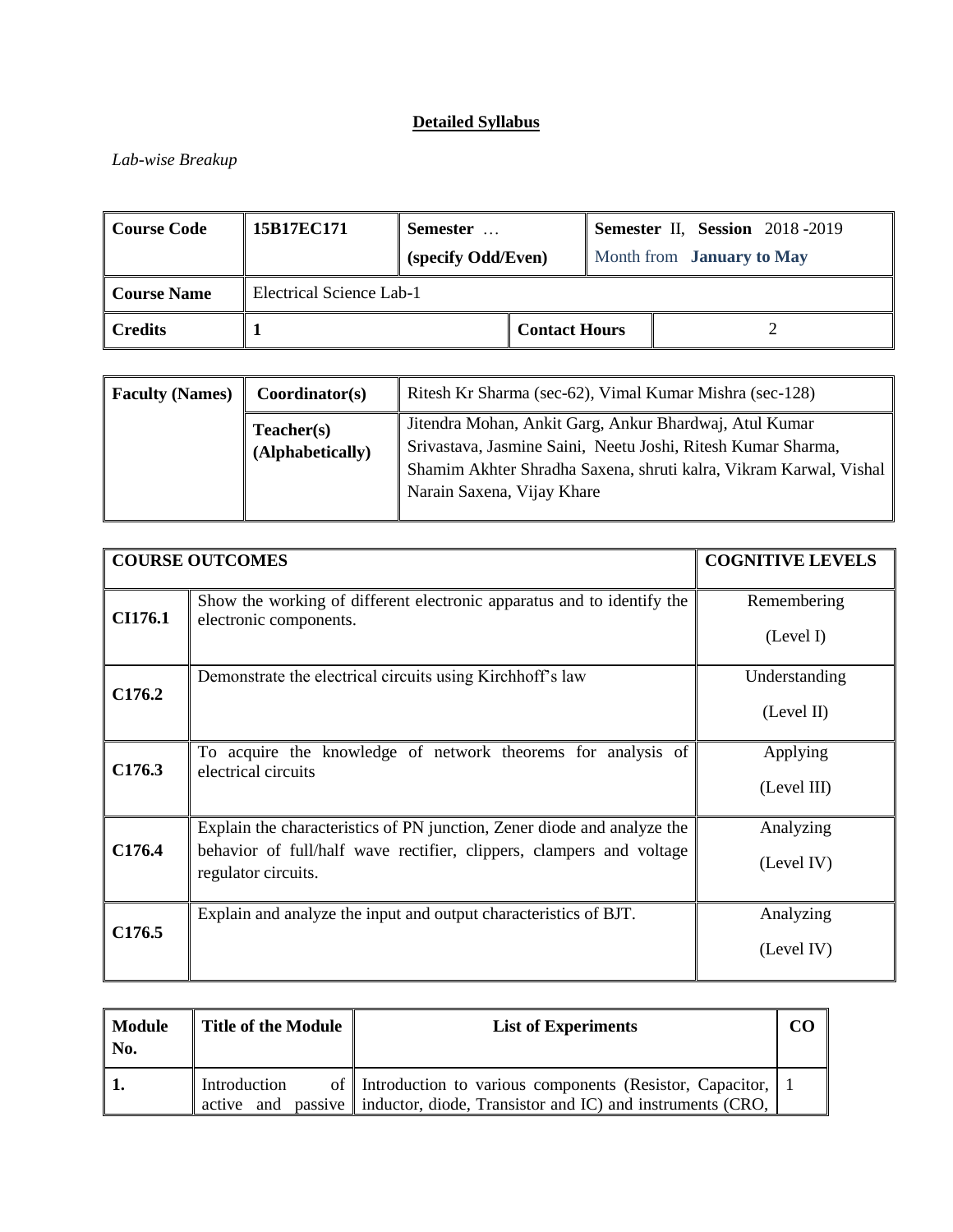|     | components                                                                           | Multimeter, Bread board, Regulated D.C. power supply).                                                                                                                   |                |
|-----|--------------------------------------------------------------------------------------|--------------------------------------------------------------------------------------------------------------------------------------------------------------------------|----------------|
| 2.  | Analysis<br>and<br>verifications<br>of<br>Kirchoff's Laws                            | Verification of KVL and KCL using a given circuit                                                                                                                        | $\overline{2}$ |
| 3.  | Analysis and<br>verification of<br>Superposition<br>Theorem                          | Verification of Superposition Theorem for a given circuit                                                                                                                | 3              |
| 4.  | Analysis and<br>verification of<br>Thevenin's Theorem                                | Verification of Thevenin's Theorem for a given circuit                                                                                                                   | 3              |
| 5.  | Analysis<br>and<br>verification<br>of<br>Maximum<br>Power<br><b>Transfer Theorem</b> | Verification of Maximum Power Transfer Theorem                                                                                                                           | 3              |
| 6.  | Study<br>of<br>$P-N$<br>Junction diode                                               | To observe the V-I characteristics of a P-N junction diode<br>in forward bias. Also determine forward resistance of the<br>diode                                         | $\overline{4}$ |
| 7.  | Study and analysis<br>of Rectifier                                                   | To observe the output waveform of full wave rectifier and<br>calculate it's ripple factor and efficiency                                                                 | $\overline{4}$ |
| 8.  | Wave-shaping using<br>Clipper<br>and<br>Clamper circuits                             | Realization of desired wave shapes using clipper and<br>clamper circuits.                                                                                                | $\overline{4}$ |
| 9.  | Study and analysis<br>of Zener diode                                                 | study forward<br>and<br>To<br>bias<br>reverse<br>volt-ampere<br>characteristics of a Zener diode. Also determine the<br>breakdown voltage, static and dynamic resistance | $\overline{4}$ |
| 10. | Analysis of Zener<br>regulator<br>for line<br>regulation                             | To study Zener voltage regulator and calculate percentage<br>regulation for line regulation                                                                              | $\overline{4}$ |
| 11. | Analysis of Zener<br>regulator for load<br>regulation                                | To study Zener voltage regulator and calculate percentage<br>regulation for load regulation                                                                              | $\overline{4}$ |
| 12. | Study and analysis<br>of<br>input<br>characteristics<br>of<br>CE amplifier           | To plot input characteristics of BJT for Common Emitter<br>Configuration                                                                                                 | 5              |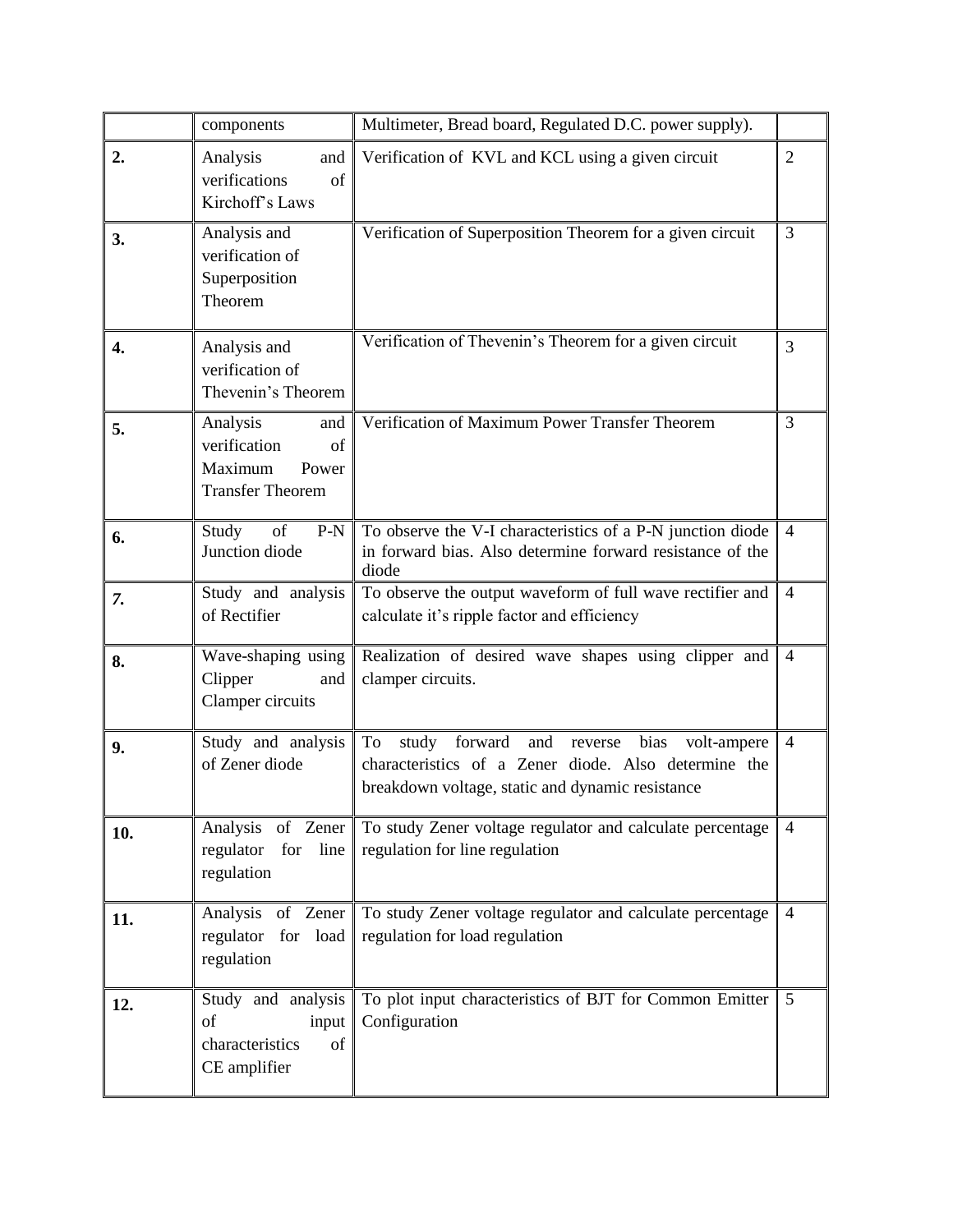| 13.                                                                    | Study and analysis<br>of<br>output<br>characteristics<br>of<br>CE amplifier | To plot output characteristics of BJT for Common Emitter<br>Configuration | 5 |
|------------------------------------------------------------------------|-----------------------------------------------------------------------------|---------------------------------------------------------------------------|---|
| 14.                                                                    | Study and analysis<br>of<br>input<br>characteristics<br>of<br>CB amplifier  | To plot input characteristics of BJT for Common Base<br>Configuration     | 5 |
| 15.                                                                    | Study and analysis<br>of<br>output<br>characteristics<br>of<br>CB amplifier | To plot output characteristics of BJT for Common Base<br>Configuration    | 5 |
| <b>Evaluation Criteria</b>                                             |                                                                             |                                                                           |   |
| <b>Components</b><br>Mid Sem. Viva<br>End Sem. Viva<br>Day to Day Work |                                                                             | <b>Maximum Marks</b><br>20<br>20<br>60                                    |   |
| <b>Total</b>                                                           |                                                                             | 100                                                                       |   |

| <b>Recommended Reading Material:</b>                                                                                                      |  |  |  |  |
|-------------------------------------------------------------------------------------------------------------------------------------------|--|--|--|--|
| Boylestad, R.L., Nashelsky, L. and Li, L., 2002. Electronic devices and circuit theory (Vol. 11).<br>Englewood Cliffs, NJ: Prentice Hall. |  |  |  |  |
| Dorf, R.C. and Svoboda, J.A., 2010. Introduction to electric circuits. John Wiley & Sons.                                                 |  |  |  |  |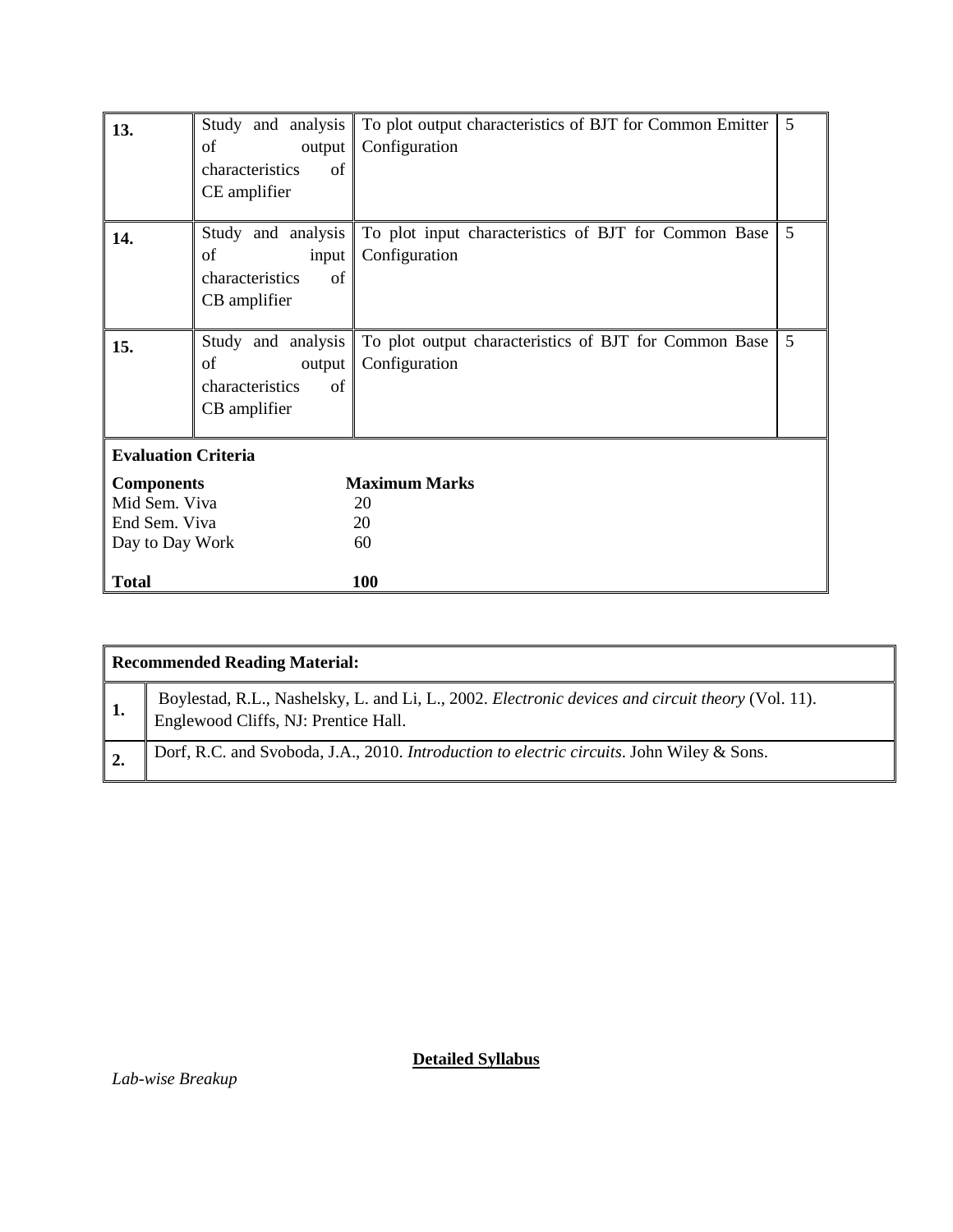| Course Code        | 15B17PH271    | <b>Semester</b> Even |                      |  | Month: from Jan-June | <b>Semester II Session</b> 2018-2019 |
|--------------------|---------------|----------------------|----------------------|--|----------------------|--------------------------------------|
| <b>Course Name</b> | Physics Lab-2 |                      |                      |  |                      |                                      |
| l Credits          |               |                      | <b>Contact Hours</b> |  |                      |                                      |

| <b>Faculty (Names)</b> | Coordinator(s)                 | Vivek Sajal and Anshu Varshney                                                                                                                                                                                                                                                           |  |  |  |
|------------------------|--------------------------------|------------------------------------------------------------------------------------------------------------------------------------------------------------------------------------------------------------------------------------------------------------------------------------------|--|--|--|
|                        | Teacher(s)<br>(Alphabetically) | Alok Pratap Singh Chauhan, Amit Verma, Anuj Kumar, Anuraj<br>Panwar, Bhubesh Chander Joshi, D. K. Rai, Dinesh Tripathi,<br>Himanshu Pandey, Manoj Kumar, Manoj Tripathi, N. K. Sharma,<br>Navendu Goswami, Prashant Chauhan, S. C. Katyal, Sandeep<br>Chhoker, Swati Rawal, Vikas Malik, |  |  |  |

|                | <b>COURSE OUTCOMES</b>                                                                                  | <b>COGNITIVE LEVELS</b> |
|----------------|---------------------------------------------------------------------------------------------------------|-------------------------|
| $\vert$ C171.1 | Recall laser, fibre optics, semiconductor and solid state physics<br>principles behind the experiments. | Remembering (C1)        |
| $\vert$ C171.2 | Explain the experimental setup and the principles involved behind the<br>experiments performed.         | Understanding $(C2)$    |
| $\vert$ C171.3 | Plan the experiment and set the apparatus and take measurements.                                        | Applying $(C3)$         |
| $\vert$ C171.4 | Analyze the data obtained and calculate the error.                                                      | Analyzing (C4)          |
| CI71.5         | Interpret and justify the results.                                                                      | Evaluating (C5)         |

| <b>Module</b> | <b>Title of the Module</b> | <b>List of Experiments</b>                                                    | CO      |
|---------------|----------------------------|-------------------------------------------------------------------------------|---------|
| No.           |                            |                                                                               |         |
| 1.            | Semiconductor              | 1(a) To determine the band gap in a semiconductor using                       | $1 - 5$ |
|               | Physics                    | its p-n junction diode.                                                       |         |
|               |                            | 1(b) To draw the I-V characteristic of Solar cell and find                    |         |
|               |                            | maximum power and fill factor.                                                |         |
|               |                            | $2(a)$ To measure resistivity of semiconductor at different                   |         |
|               |                            | temperatures by Four Probe Method.                                            |         |
|               |                            | 2(b) To determine Band Gap of the semiconductor.                              |         |
|               |                            | 3(a) To study the Hall effect in semiconductor and to                         |         |
|               |                            | determine its allied coefficients.                                            |         |
|               |                            | 3(b) To study the magneto resistance of given                                 |         |
|               |                            | semiconductor material.                                                       |         |
| 2.            | <b>Solid State Physics</b> | 4. To study the Magnetostriction in metallic rod with the                     | $1 - 5$ |
|               |                            | help of Michelson interferometer arrangement.                                 |         |
|               |                            | 5. To find the susceptibility of a paramagnetic substance                     |         |
|               |                            | $(FeCl3)$ in the form of liquid or a solution.                                |         |
|               |                            | Study of dielectric (constant) behavior<br>6. —<br>and                        |         |
|               |                            | determination of Curie's temperature of ferroelectric                         |         |
|               |                            | ceramics.                                                                     |         |
| 3.            | <b>Modern Physics</b>      | <b>7(a)</b> To determine the value of specific charge (e/m) of an $\vert$ 1-5 |         |
|               |                            | electron by Thomson's method. (b) To determine the                            |         |
|               |                            | velocity of ultrasonic wave in the medium of liquid using                     |         |
|               |                            | interferometer<br>ultrasonic<br>determine<br>the<br>and<br>to                 |         |
|               |                            | compressibility of the given liquid.                                          |         |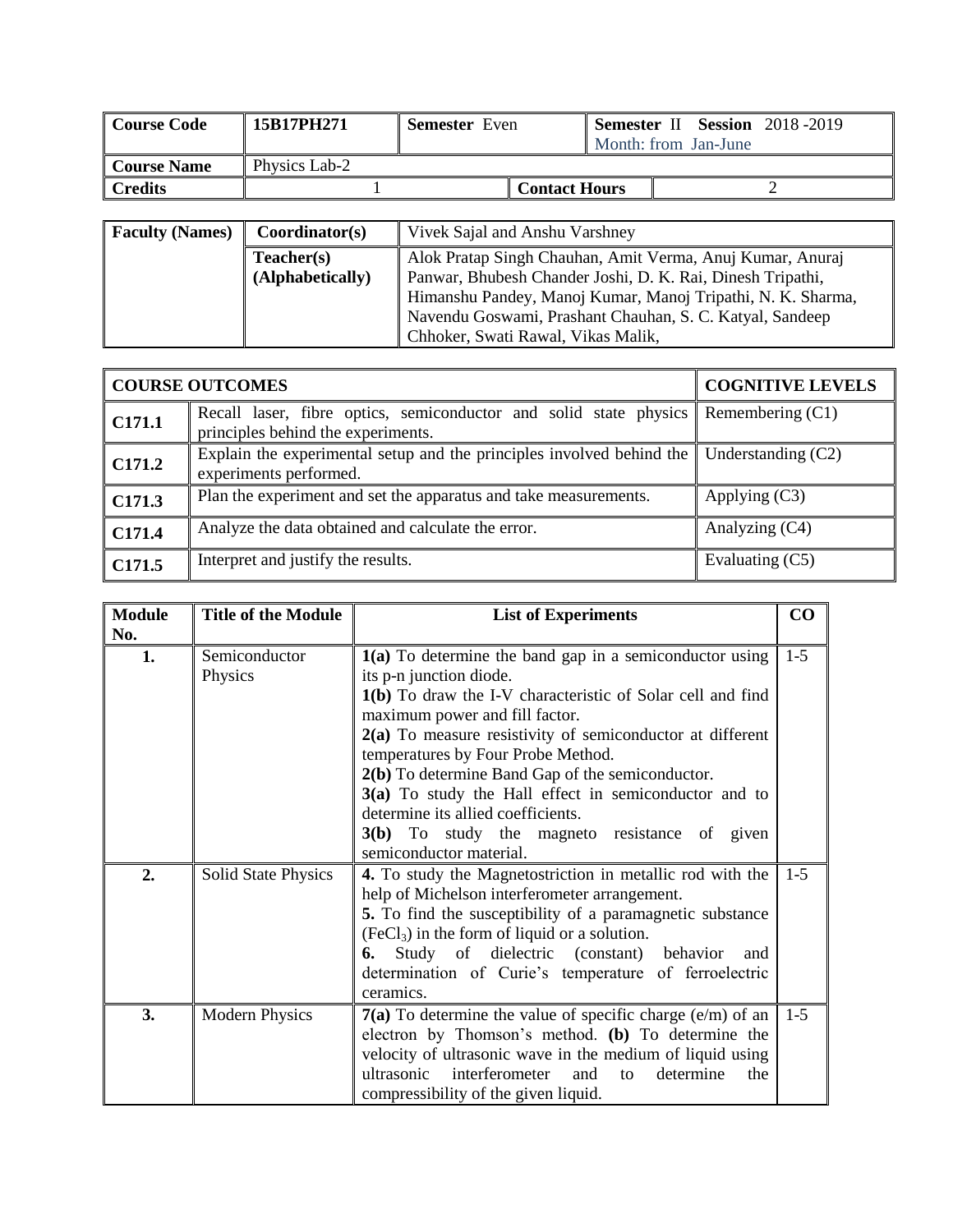|                            |                      | <b>8.</b> To determine the value of specific charge $(e/m)$ of an<br>electron by Magnetron method.<br>9(a) To determine Planck"s Constant using LEDs of<br>known wavelength.<br>(b) To study the photovoltaic cell and hence verify the<br>inverse square law.                   |       |
|----------------------------|----------------------|----------------------------------------------------------------------------------------------------------------------------------------------------------------------------------------------------------------------------------------------------------------------------------|-------|
| 4.                         | <b>Optical Fiber</b> | $10(a)$ To determine the numerical aperture of a given<br>multimode optical fiber. (b) To measure the power loss at<br>a splice between two multimode fibers and to study the<br>variation of splice loss with Longitudinal and Transverse<br>misalignments of the given fibers. | $1-5$ |
| <b>Evaluation Criteria</b> |                      |                                                                                                                                                                                                                                                                                  |       |
| <b>Components</b>          |                      | <b>Maximum Marks</b>                                                                                                                                                                                                                                                             |       |
| Mid Term Viva (V1)         |                      | 20                                                                                                                                                                                                                                                                               |       |
| End Term Viva (V2)         |                      | 20                                                                                                                                                                                                                                                                               |       |
| D <sub>2</sub> D           |                      | 60                                                                                                                                                                                                                                                                               |       |
| <b>Total</b>               |                      | <b>100</b>                                                                                                                                                                                                                                                                       |       |

|                  | Recommended Reading material: Author(s), Title, Edition, Publisher, Year of Publication etc. (Text books, |  |  |
|------------------|-----------------------------------------------------------------------------------------------------------|--|--|
|                  | Reference Books, Journals, Reports, Websites etc. in the IEEE format)                                     |  |  |
|                  | 1. Dey and Dutta, Practical Physics                                                                       |  |  |
| $\vert 2. \vert$ | Lab Manuals                                                                                               |  |  |

*Lab-wise Breakup*

| Course Code                | 18B15GE112      | <b>Semester: EVEN</b> | <b>Semester II Session</b> 2018-2019 |
|----------------------------|-----------------|-----------------------|--------------------------------------|
|                            |                 |                       | <b>Month from August</b>             |
| <sup>'</sup> l Course Name | <b>WORKSHOP</b> |                       |                                      |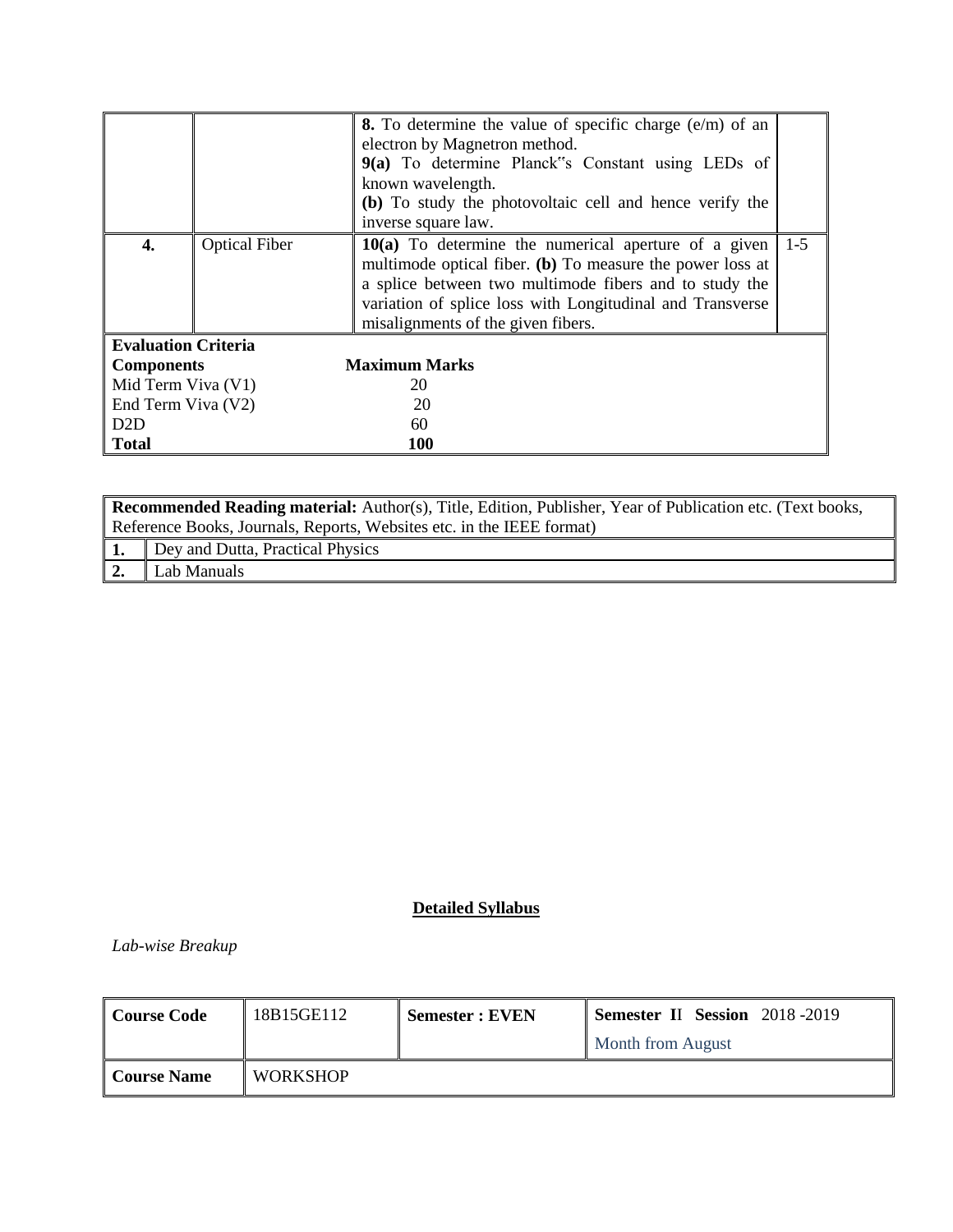| Credits<br><b>Contact Hours</b><br>$\ddotsc$ |  |  |  |  |
|----------------------------------------------|--|--|--|--|
|----------------------------------------------|--|--|--|--|

| <b>Faculty (Names)</b> | Coordinator(s)   | Nitesh Kumar  |
|------------------------|------------------|---------------|
|                        | Teacher(s)       | Chandan kumar |
|                        | (Alphabetically) | Madhu Jhariya |
|                        |                  | Nitesh Kumar  |
|                        |                  | Vimal Saini   |

|                 | <b>COURSE OUTCOMES</b>                                                                                  | <b>COGNITIVE LEVELS</b> |
|-----------------|---------------------------------------------------------------------------------------------------------|-------------------------|
| CO <sub>1</sub> | Learn the basic of manufacturing environment and various safety<br>measures associated with it.         | Remembering             |
|                 |                                                                                                         | (Level I)               |
| CO <sub>2</sub> | Apply the appropriate tools to fabricate joints utilizing work-bench<br>tools.                          | Applying                |
|                 |                                                                                                         | (Level III)             |
| CO <sub>3</sub> | Create various prototypes in the carpentry trade, fitting trade, welding<br>trade and tin smithy trade. | Creating                |
|                 |                                                                                                         | (Level VI)              |
|                 | Demonstrate the working principle of lathe, shaper and milling                                          | Understanding,          |
| CO <sub>4</sub> | machines and able to fabricate the prototypes of desired shape and<br>accuracies.                       | (Level II)              |
|                 |                                                                                                         |                         |

| <b>Module</b><br>No. | Title of the<br>Module | <b>List of Experiments</b>                                                                                          | CO            |
|----------------------|------------------------|---------------------------------------------------------------------------------------------------------------------|---------------|
| 1.                   | Carpentry              | Preparation of T joint as per the given specification.<br>Preparation of Dovetail joint as per given specification. | CO2, CO3      |
| 2.                   | <b>Welding Shop</b>    | To study Gas welding and Arc welding equipment.<br>To make Butt joint and Lap joint.                                | CO2, CO3      |
| 3.                   | Sheet<br>Metal<br>Shop | To Prepare a Square tray using GI sheet.<br>To Prepare a funnel using GI sheet.                                     | $CO2$ , $CO3$ |
| 4.                   | <b>Fitting Shop</b>    | To Prepare V groove fit as per given specifications.                                                                | $CO2$ , $CO3$ |